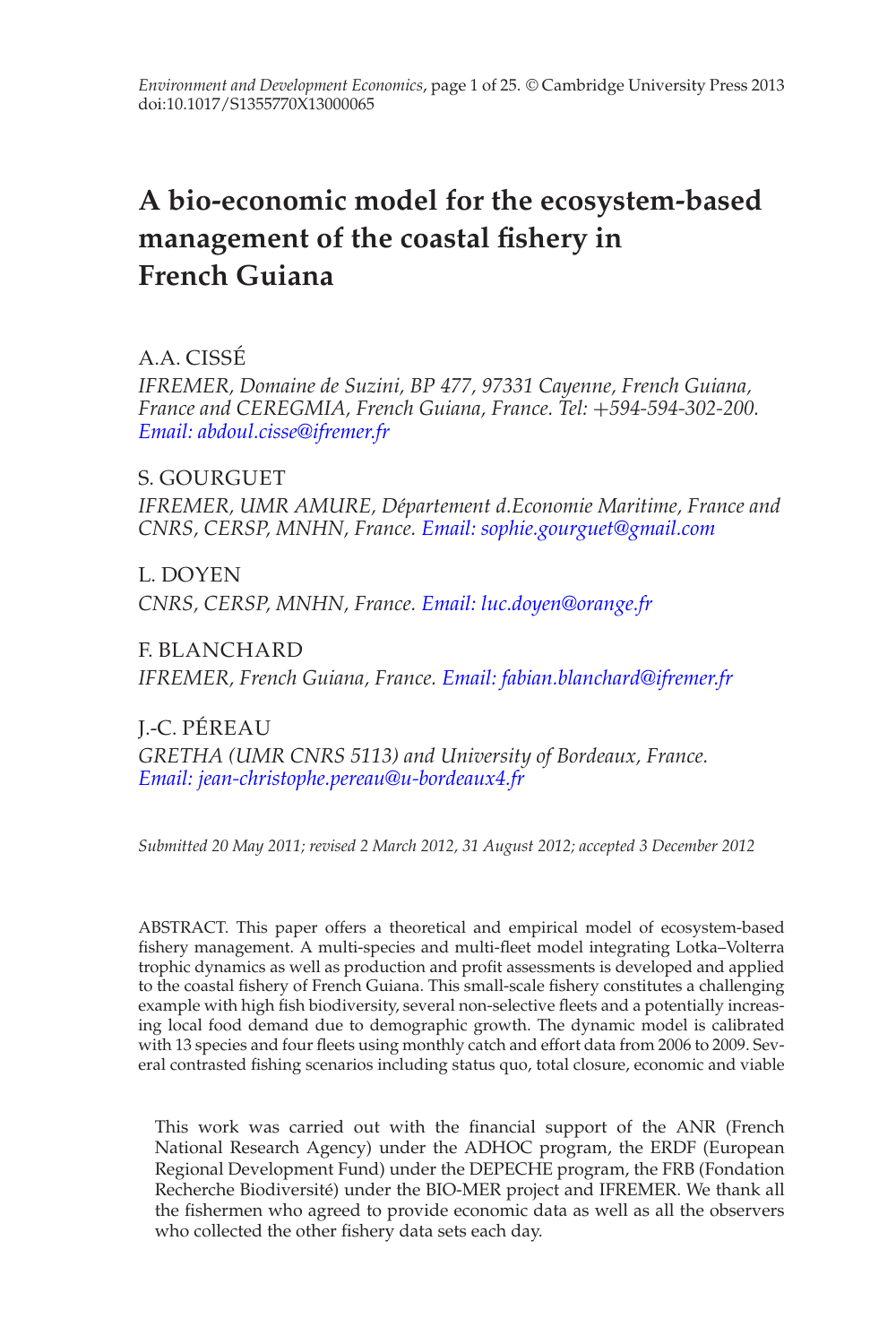# 2 *A.A. Cissé et al.*

strategies are then simulated. They are compared from the viewpoints of both biodiversity preservation and socioeconomic performance, assuming fixed landing prices and fixed costs. We show that fishing outputs, including food supply and fleet profitability, can be sustained on average but a loss of species cannot be avoided.

# **1. Introduction**

Marine fishery resources are under extreme pressure worldwide. According to recent studies (Garcia and Grainger, 2005; FAO, 2010), three-quarters of fish stocks are maximally exploited or over-exploited. Moreover, the proportion of marine fish stocks which are intensively exploited is growing. Hence, sustainability is nowadays a major concern raised by international agreements and guidelines to fisheries management. Standard approaches to the sustainable management of fisheries such as MSY (maximum sustainable yield), MEY (maximum economic yield) or  $ICES<sup>1</sup>$  precautionary approaches usually address each exploited species separately (Grafton *et al.*, 2007). These management approaches have not succeeded in avoiding biodiversity loss, over-exploitation and fishing overcapacity worldwide (Hall and Mainprize, 2004). The ecosystem approach for fisheries (EAF) or ecosystem-based fisheries management (EBFM) advocate an integrated management of marine resources to promote sustainability (FAO, 2003). Such a management policy requires first to account for the complexity of ecological mechanisms that encompass community dynamics, trophic webs, geographical processes and environmental uncertainties (habitat, climate). Furthermore, by putting emphasis on sustainability, this type of approach strives to balance ecological, economic and social objectives for present and future generations and to handle a large range of goods and services provided by marine ecosystems (Jennings, 2005), including both monetary and non-monetary values.

However, operationalizing the EBFM approach remains unclear and challenging. It requires models, indicators, reference points and adaptive management strategies. Plaganyi (2007) provides an overview of the main types of modeling approaches and analyzes their relative merits for fisheries assessment in an ecosystem context. Modeling approaches and metrics useful for planning implementing and evaluating EBFM are also discussed in Marasco *et al.* (2007), with particular emphasis on management strategy evaluation. The use of ecosystem indicators is analyzed by Rice (2000) and Cury and Christensen (2005). In particular, Link (2005) emphasizes the need for a multi-criteria approach to achieve ecological, economic and social objectives.

This article discusses the sustainable management of a multi-species and multi-fleet fishery from an ecosystem-based perspective for the smallscale fishery of French Guiana. Taking an EBFM approach to this case study was challenging. The fishery is characterized by various complex features including a high equatorial fish biodiversity impacted by several

<sup>&</sup>lt;sup>1</sup> International Council for the Exploration of the Sea, see [http://www.ices.dk.](http://www.ices.dk)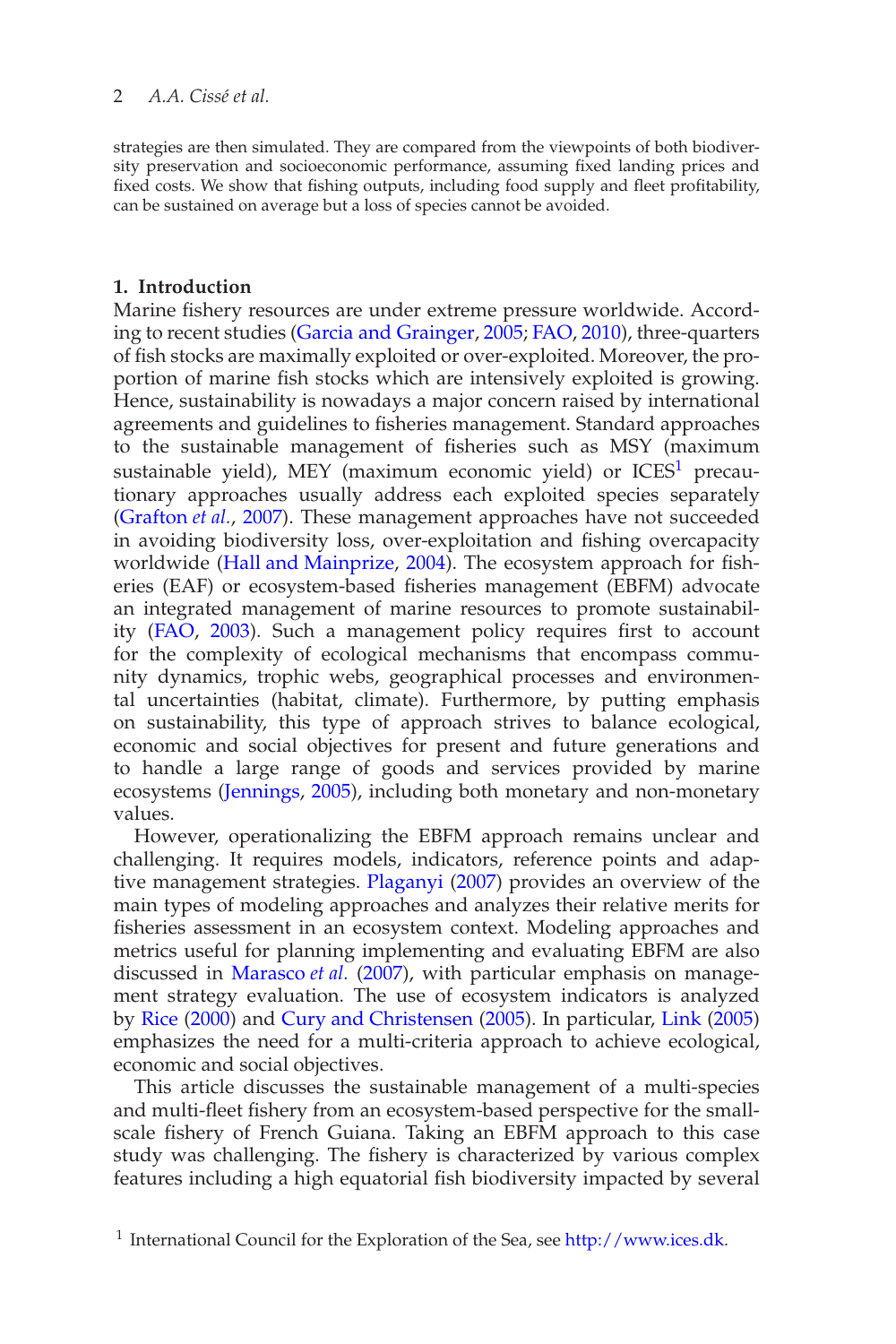non-selective fleets and demographic growth which could potentially affect local food demand and consequently the production of this fishery.

## **2. Case study**

The continental shelf of French Guiana is a tropical ecosystem under the influence of the Amazon estuary, as is the entire North Brazil Shelf Large Marine Ecosystem (LME) which contains a high biodiversity (Leopold, 2004). With 350 km of coastline, French Guiana benefits from a 130,000 km2 exclusive economic zone (EEZ) including 50,000 km<sup>2</sup> of continental shelf. The coastal fishery operates 16 km offshore at depths of 0–20 m. Several landing points are spread along the coastline, and this fishery currently involves about 200 wooden boats locally named *pirogues* (P), *canots créoles* (CC), *canots cr´eoles am´elior´es* (CCA) and *tapouilles* (T). *Pirogues* are canoes equipped with an outboard engine, which fish for periods of a few hours essentially in estuaries using ice stored in an old refrigerator. Compared to *pirogues*, *Canots cr´eoles* are more adapted to sea navigation. *Canots cr´eoles* améliorés have cabins and ice tanks which make it possible to fish for several days. *Tapouilles* are wider boats with a cabin and an inboard diesel engine. The gears used are drift or fixed nets, with mesh sizes between 40 and 100 mm. The type of fleet, the length of gill nets, the number of days spent at sea and the location of fishing activities all have an influence on the quantity of fish landed and on the species composition of the total harvest. Of the numerous coastal species, 30 are exploited and about 15 species, including weakfish, catfish and sharks, represent more than 90 per cent of the production. Annual landings have been estimated at approximately 2,700 tonnes for the past few years, as reported in the Ifremer $2$  Information System [\(http://www.ifremer.fr/guyane/Chiffres-cles\)](http://www.ifremer.fr/guyane/Chiffres-cles).

The coastal fishery plays an important socioeconomic role for all the small towns along the coastline where more than 90 per cent of the population is located. However, assessment of this fishery only began in 2006 with data collection monitored by Ifremer. Production and fishing effort values are collected on a daily basis at the main landing points by observers from local communities. An exhaustive sampling is performed due to the small number of boats (approximately 200). Seventy five per cent of the fishing activity is observed on a daily basis from January to December. Each year, some 3,600 landings are recorded. For each landing, the production by species is estimated or weighed by the observers or reported by the fishermen. Other information is also collected, such as trip duration, net length and fishing area. Since the boats are under 12 m in length, fishermen are not obliged to provide this information. The data collection system depends significantly on the fishermen's collaboration. Economic assessment started in 2009 with a survey on production costs and selling prices carried out in the field. The coastal fishery in French Guiana remains largely informal despite: (1) the founding of the French Guiana fishers' cooperative (CODEPEG) in 1982; (2) the implementation of a system of professional

<sup>2</sup> French Research Institute for Exploration of the Sea.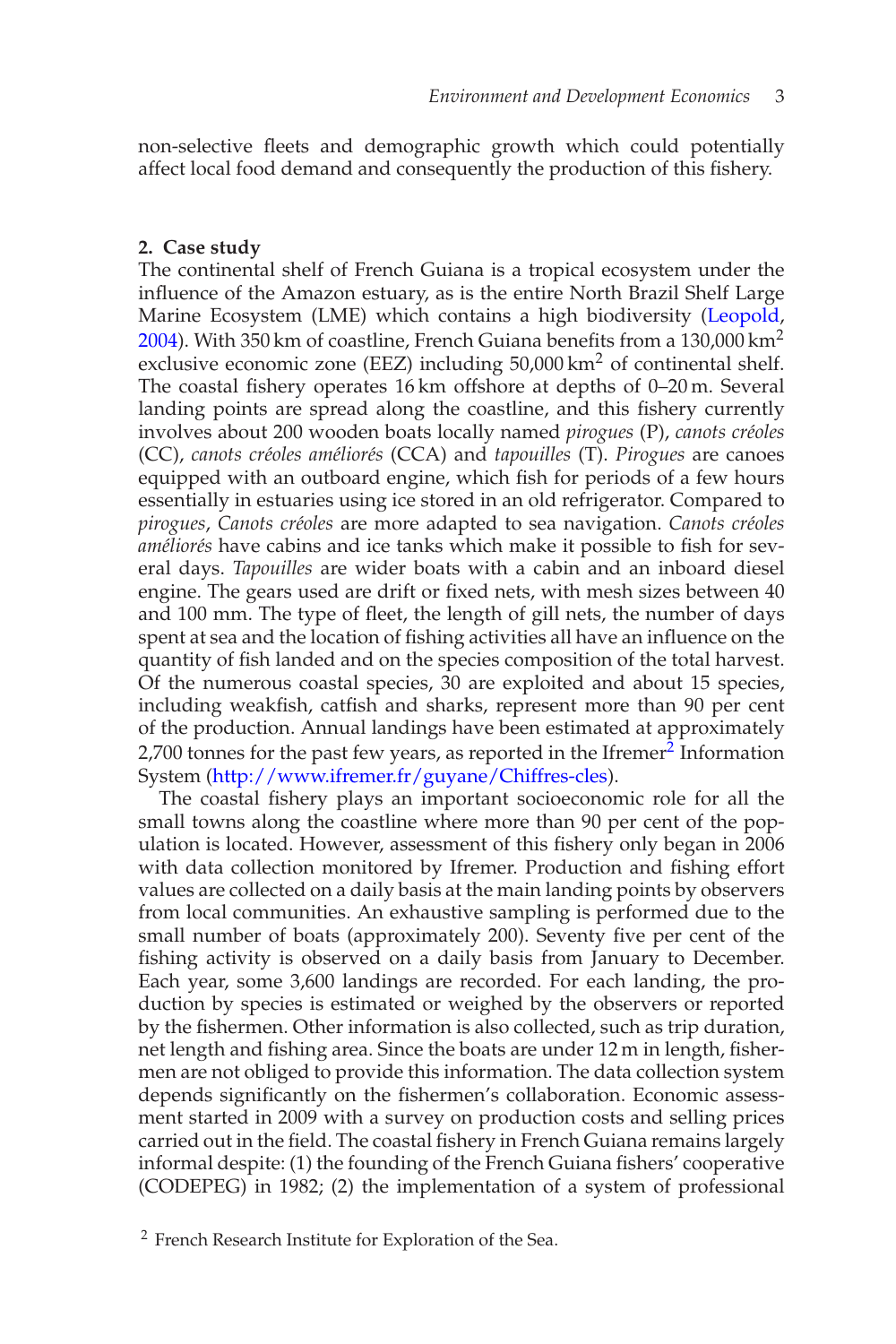licenses in territorial waters by the regional fisheries committee in 1995; and (3) the progressive application of national and European regulations (role of crew, safety inspections of boats, etc.). There is no quota for catches, and no limitation concerning exploited species and their size.

This coastal fishery provides an interesting case study from the perspective of EBF management. The current state of this fishery is usually postulated as safe, and the biodiversity associated with this resource does not seem to be threatened by fishing activity. Nevertheless, the sustainability of the fishery could be threatened by increasing local demand for fish linked to the demographic projections suggesting a 100 per cent increase in the local population over the next 20 years. Consequently, this increasing demand for local fish will affect fishing pressure. The question arises whether both the marine ecosystem and the fishing sector can cope with such changes and contribute to food security.

To examine these issues, this paper proposes a theoretical and empirical modeling of EBFM, using a multi-species and multi-fleet model integrating Lotka–Volterra trophic dynamics and profit functions. The dynamic model is calibrated on a monthly basis with 13 species and four fleets (P, CC, CCA and T) using catch and effort data from 2006 to 2009 derived from the Ifremer fishery information system. Ecological and economic performance of contrasting fishing scenarios including status quo, total closure, economic and viable strategies are examined and compared.

The main contribution of this work is two-fold. First, it proposes for the first time decision support tools for the management of the French Guiana coastal fishery by providing a bio-economic model, analysis and scenarios using time series on catch and fishing effort together with economic parameters. In the broader context of small-scale fisheries, such a bio-economic work relying on a perennial database is new to the best of our knowledge. It is acknowledged that small-scale fisheries are poorly managed due to a lack of tools and data adapted to their complexity, while these fisheries are crucial to sustaining many communities especially in developing or underdeveloped countries (Garcia *et al.*, 2008). The second contribution of this study is to advocate the use of co-viability approaches as a fruitful modeling framework for EBFM and sustainability issues. By accounting for complex and non-linear dynamics in a trophic and multi-fleet context and by addressing biodiversity issues, the paper shows that viability modeling (Bene *et al.*, 2001) can be applied to highdimensional environmental systems. Moreover, this work points out that, by balancing ecological and economic goals with production and food security objectives over the next 40 years, the viability approach is well suited to coping with sustainability due to its multi-criteria perspective and the fact that it takes intergenerational equity into account, as in Péreau et al. (2012).

The paper is structured as follows. Section 3 is devoted to the description of the ecosystem-based model together with bio-economic indicators and scenarios. Section 4 provides the calibration results and the outputs of the different fishing scenarios with respect to biodiversity and socioeconomic indicators. Results are discussed in terms of sustainability, EBFM and management tools in section 5. The final section provides a conclusion.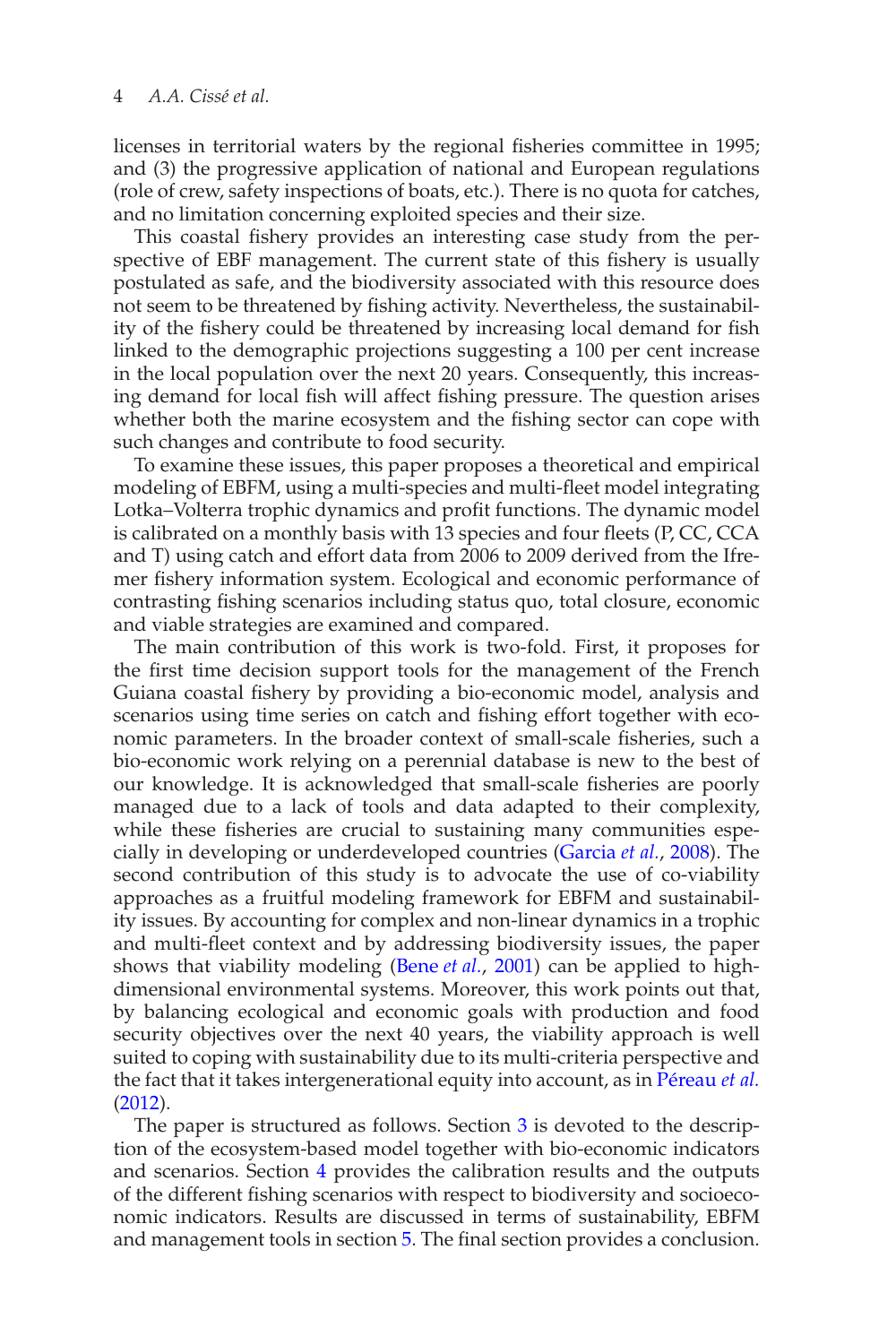| Common name                   | Scientific name                                            | Trophic level $T_i$<br>(Fishbase) |
|-------------------------------|------------------------------------------------------------|-----------------------------------|
| Acoupa weakfish               | Cynoscion acoupa                                           | 4.05                              |
| Crucifix sea catfish          | Hexanematichtys proops                                     | 4.35                              |
| Green weakfish                | Cynoscion virescens                                        | 4.03                              |
| Common snooks                 | Centropomus parallelus,<br>Centropomus undecimalus         | 4.2                               |
| <b>Sharks</b>                 | Sphyrna lewini, Carcharhinus<br>limbatus, Mustelus higmani | 4.5                               |
| Smalltooth weakfish           | Cynoscion steindachneri                                    | 3.25                              |
| South American silver croaker | Plagioscion squamosissimus                                 | 4.35                              |
| Tripletail                    | Lobotes surinamensis                                       | 4.04                              |
| Gillbacker sea catfish        | Arius parkeri                                              | 4.11                              |
| Bressou sea catfish           | Aspistor quadriscutis                                      | 3.5                               |
| Goliath grouper               | Epinephelus itajara                                        | 4.09                              |
| Flathead grey mullet          | Mugil cephalus                                             | 2.13                              |
| Parassi mullet                | Mugil incilis                                              | 2.01                              |

Table 1. *The 13 selected species representing about* 90% *of the catches of the fishery*

# **3. Methods**

The numerical implementations of the model are carried out with the scientific software SCILAB 5.2.2.<sup>3</sup>

#### *3.1. The ecosystem-based model*

Among the 30 exploited species, 13 were selected for the model as shown in table 1. These species represent 88 per cent of the total landing from 2006 to 2009. A virtual 14th species which stands for all the other marine producers was added. A potential trophic web (see figure a in the online appendix, available at [http://journals.cambridge.org/EDE\)](http://journals.cambridge.org/EDE) was built with these selected species, according to their diet (Leopold, 2004) and their trophic level (table 1).

The ecosystem-based model is a multi-species, multi-fleet dynamic model described in discrete time with a monthly step. The states of the species in the ecosystem-based model are supposed to be governed by a complex dynamic system based on Lotka–Volterra trophic interactions and fishing efforts from the different fleets which play the role of controls in the system. Thus, at each step *t*, the biomass  $B_i(t + 1)$  (kg) of species *i* at time  $t + 1$  depends on other stocks  $B_i(t)$  and fishing efforts  $e_k(t)$  of fleet *k* (time spent at sea, in hours) through the relation:

$$
B_i(t+1) = B_i(t) \left( 1 + r_i + \sum_{species \ j=1}^{14} s_{i,j} B_j(t) - \sum_{f}{\sum_{e \ \text{ } \text{ } k=1}^{4} q_{i,k} e_k(t)} \right). \tag{1}
$$

<sup>3</sup> SCILAB [\(http://www.scilab.org\)](http://www.scilab.org) is an open-source software dedicated to scientific calculus and well suited to the simulation of dynamic systems.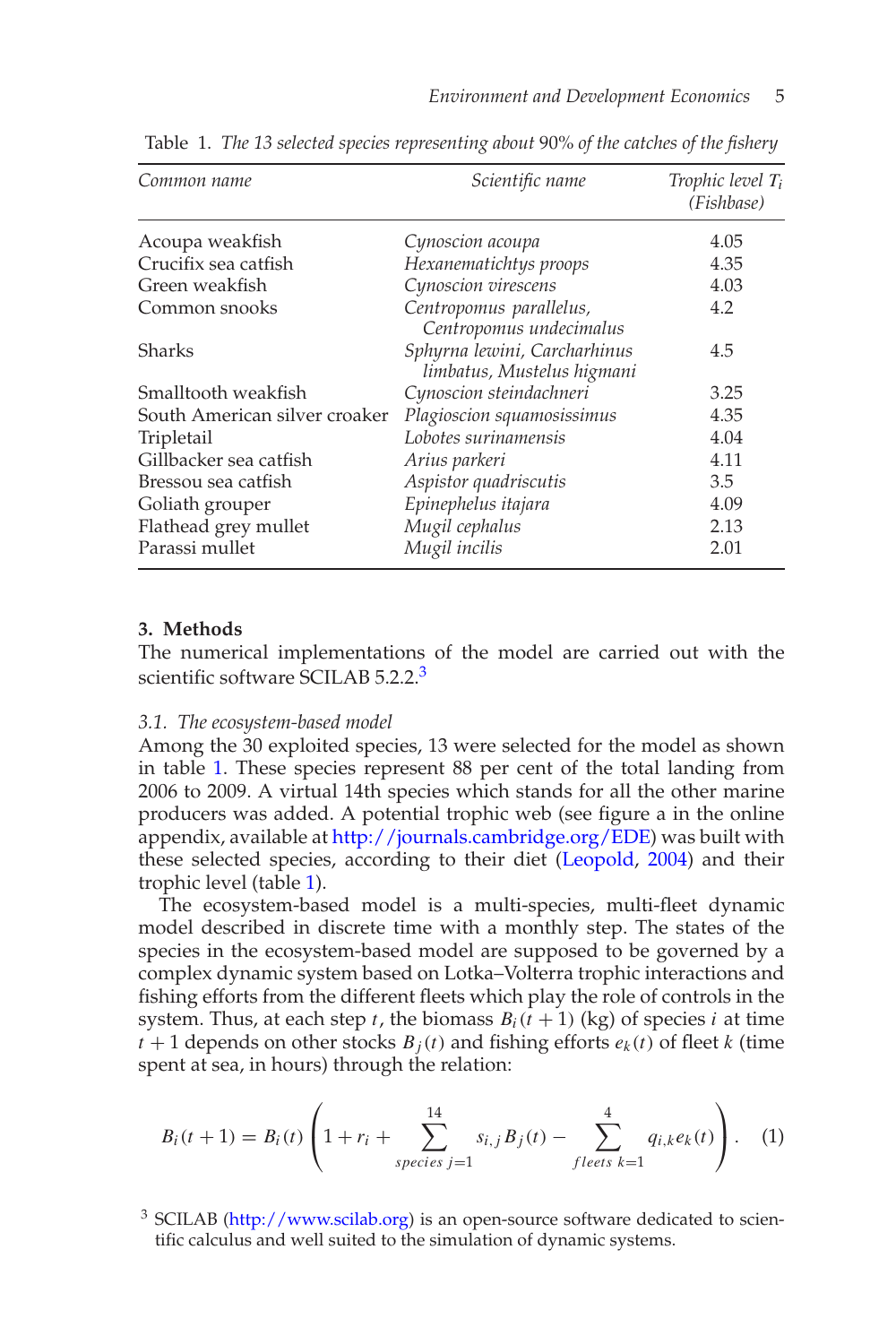# 6 *A.A. Ciss´e et al.*

Here  $r_i$  stands for the intrinsic growth rate of the population *i* and  $s_{i,j}$ the trophic effect of species *j* on species *i* (positive if *j* is a prey of *i* and negative if *j* is a predator of *i*). The parameter *qi*,*<sup>k</sup>* measures the catchability of species *i* by fleet *k*. It corresponds to the probability of a biomass unit of species *i* being caught by a boat of fleet *k* during one fishing effort unit. The number of the fleet *k* from  $k = 1$  to  $k = 4$  corresponds respectively to CC, CCA, P and  $T<sup>4</sup>$ 

The catches  $H_{i,k}$  of species *i* by fleet *k* at time *t* are thus given by the Schaefer production function:

$$
H_{i,k}(t) = q_{i,k}e_k(t)B_i(t).
$$
 (2)

#### *3.2. Model and calibration inputs*

Values used to define the model parameters came from different sources. Daily observations (catches and fishing efforts) from the landing points all along the coast are available from January 2006 to December 2009. Every month during this 48-month period, for each of the four fleets, fishing effort and catches were identified for the 13 species, for a total of 2,688 observations. The literature (Leopold, 2004) and Fishbase<sup>5</sup> provided qualitative trophic interactions concerning the sign of the relationship between species and intrinsic growth rates to start the calibration. In particular, only prey–predator and mutual competition relationships are considered in the Lotka–Volterra model, and not symbiotic relationships between species. Initial stocks, catchabilities, trophic intensities and refined intrinsic growth rate values of this ecosystem were estimated through a least square method. This method consisted of minimizing the mean square error between the monthly observed catches  $H_{i,k}^{\text{data}}$  and the catches  $H_{i,k}$ simulated by the model, as defined by equations  $(1)$  and  $(2)$ :

December 2009 13 4  
min  

$$
B_0
$$
; *s*; *q*; *r*<sub>t=January</sub> 2006 *i*=1  $k$   $(H_{i,k}^{\text{data}}(t) - H_{i,k}(t))^2$ . (3)

Here (*B*<sub>0</sub>; *s*; *q*; *r*) is the set of parameters to identify.  $B_0 = B(t_0)$  is the vector (14  $\times$  1) of initial stocks ( $t_0$  = December 2005), *s* the matrix (14  $\times$  14) of trophic interactions, *q* the matrix  $(14 \times 4)$  of catchabilities, and *r* a vector  $(14 \times 1)$  of intrinsic growth rates.

Several simple biological and productive constraints on parameters were taken into account for the optimization process (equation 3). In particular, several intra-specific interaction coefficients were set to zero (typically *B.catfish, F.mullet* and *P.mullet,*  $i = 10, 12, 13$ *),* prey-predator relationships (A. weakfish serve as prey for sharks  $s_{5,1} > 0$  and sharks are predators of A. weakfish *s*1,<sup>5</sup> < 0), common prey relationships (A. weakfish also serve as prey for G. groupers  $s_{11,1} > 0$ ) and mutual competition (the predators shark and G. grouper prey on each other,  $s_{5,11} < 0$  and  $s_{11,5} < 0$ ) were considered

 $4$  Between 2006 and 2009, there were 71 CC, 60 CCA, 45 P and 10 T.

<sup>5</sup> See [http://www.fishbase.org.](http://www.fishbase.org)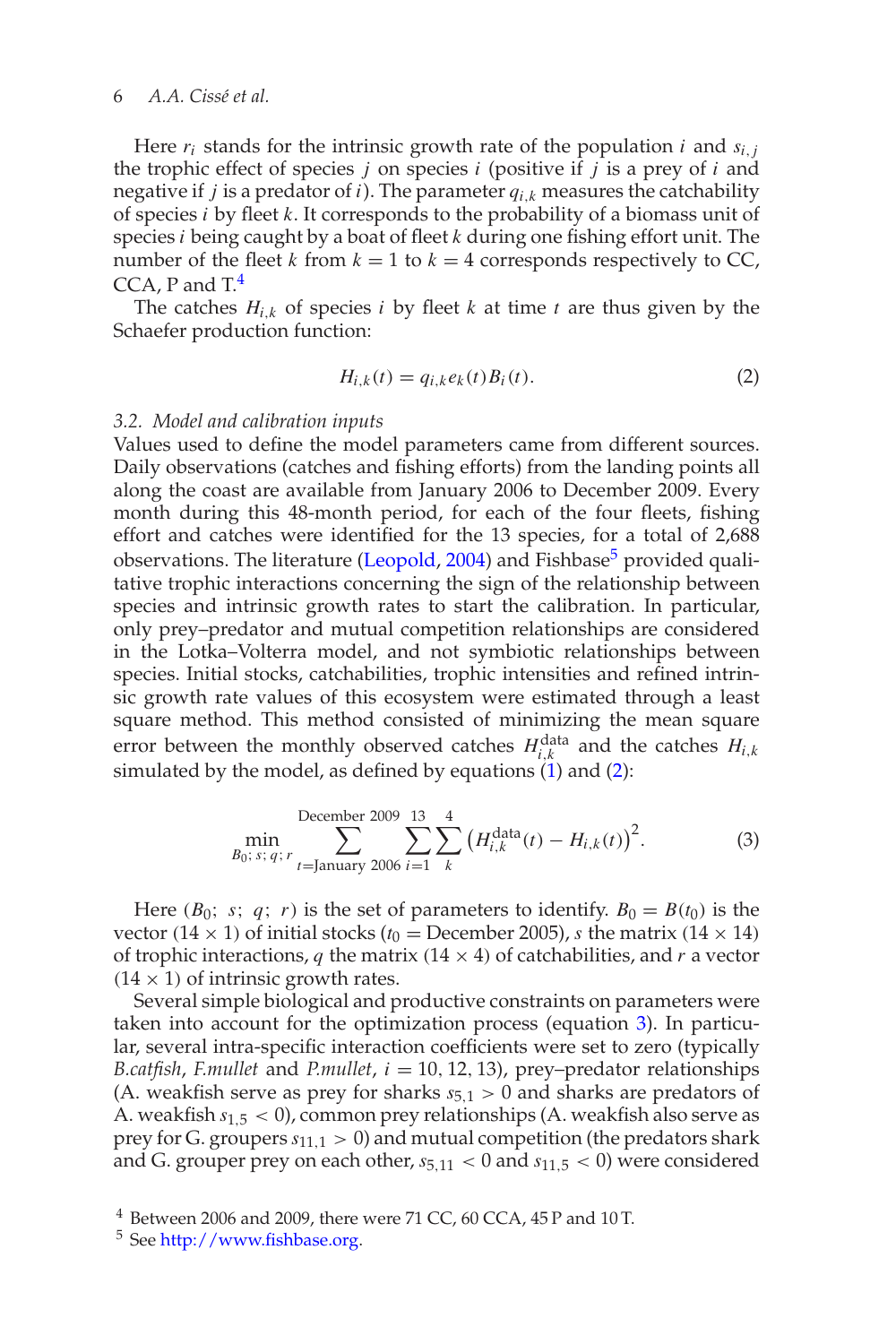(table a, online appendix). Some catchability parameters *qi*,*<sup>k</sup>* were also set at zero since some species are not caught by fleets, typically fleet T (table b, online appendix). The non-linear optimization problem (equation 3) was solved numerically using the Scilab routine entitled 'optim\_ga' which relies on an evolutionary (or genetic) algorithm.<sup>6</sup>

#### *3.3. Model outputs: ecological indicators*

After calibration, ecological and economic indicators were computed to assess the performance of both the ecosystem and the fishery. We first focused on biodiversity indices. Although the choice of a biodiversity metric remains controversial as pointed out in Magurran (2007), we selected the species richness, Simpson and marine trophic indicators provided by equations  $(4)$ ,  $(5)$  and  $(6)$ .

#### 3.3.1. Species richness

Species richness SR(*t*) indicates the estimated number of species represented in the ecosystem. It is measured by an indicator function based on abundances  $N_i(t)$ , computed as the ratio between the biomass  $B_i(t)$  and the common weight w*i* of each species, derived from the Fishbase information system:

$$
SR(t) = \sum_{i} \mathbf{1}_{\{j0, +\infty\}}(N_i(t)), \quad \text{with } N_i(t) = \frac{B_i(t)}{w_i}, \tag{4}
$$

where the function  $\mathbf{1}_{\{0,+\infty\}}$  corresponds to the characteristic function<sup>7</sup> of positive reals. Thus, it is assumed that a species disappears whenever its abundance falls to zero (Worm *et al.*, 2006). It should be noted that rare species have a relatively huge impact on the species richness index.

#### 3.3.2. Simpson's diversity

The Simpson index SI(*t*) is expressed as:

$$
SI(t) = 1 - \sum_{i} f_i^2(t), \quad \text{with } f_i(t) = \frac{N_i(t)}{N(t)},
$$
 (5)

where  $N(t) = \sum N_i(t)$ . The index SI estimates the probability of two indi*i* viduals belonging to the same species. The index varies between 0 and 1.

<sup>6</sup> See [http://help.scilab.org/docs/5.3.3/en](http://help.scilab.org/docs/5.3.3/en_US/optim_ga.html)\_US/optim\_ga.html for details on 'optim ga'. A genetic algorithm is a search heuristic that mimics the process of natural evolution. This heuristic is routinely used to generate solutions to nonlinear optimization. Genetic algorithms belong to the larger class of evolutionary algorithms which use techniques inspired by natural evolution, such as inheritance, mutation, selection and crossover. In our case, the genetic algorithm ended up performing better than the usual optimization or calibration algorithms. This type of numerical method has already been used for bio-economic purposes in Mardle and Pascoe (2000), for instance, and for other tropical fisheries in Sathianandan and Jayasankar (2009).

<sup>&</sup>lt;sup>7</sup> **1**<sub>{10,+∞{}</sub>(*x*) = 1 if *x* > 0; 0 otherwise.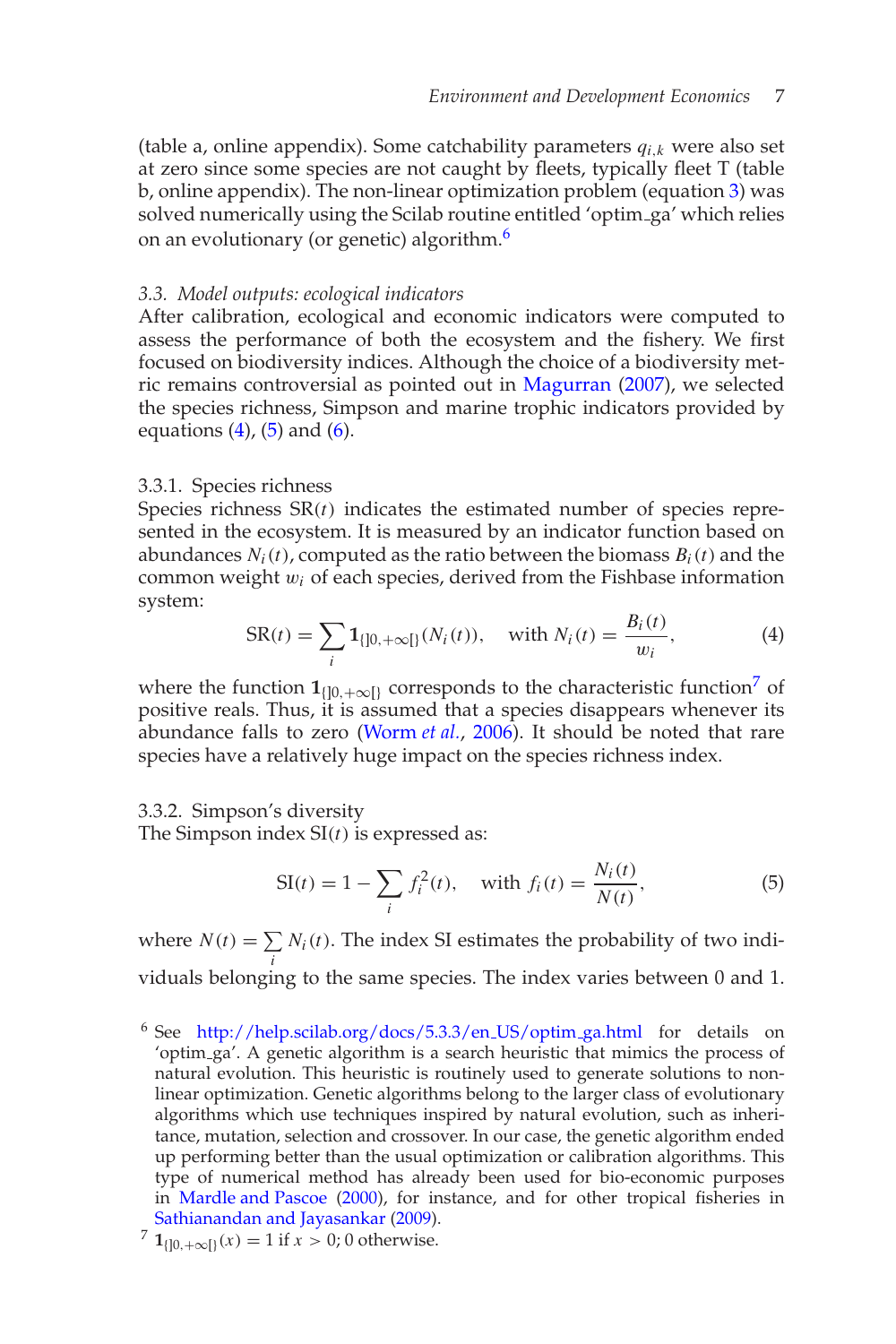# 8 *A.A.* Cissé et al.

A perfectly homogeneous community would have a Simpson diversity index score of 1. Such a metric gives more weight to the more abundant species. The addition of rare species causes only small changes in the value.

#### 3.3.3. Marine trophic index

The trophic level indicates the location of a species in a food web, starting with producers (e.g., phytoplankton, plants) at level 0, and moving through primary consumers that eat primary producers (level 1) and secondary consumers that eat primary consumers (level 2), and so on. In marine fishes, the trophic levels vary from two to five (top predators). The marine trophic index MTI(*t*) of the ecosystem (Pauly and Watson, 2005) is computed from the trophic level of each species  $T_i$  (table 1) and their relative abundances  $f_i$  (see equation  $\overline{5}$ ):

$$
MTI(t) = \sum_{i=1} f_i(t)T_i.
$$
 (6)

## *3.4. Model outputs: economic indicators*

We now turn to the assessment of the fishing sector through production and profitability values of the fishery provided by equations (7) and (8).

#### 3.4.1. Food supply

We first considered the total catches  $H(t)$  within the fishery which play the role of food supply:

$$
H(t) = \sum_{k} \sum_{i} H_{i,k}(t). \tag{7}
$$

This supply must be compared with local food demand, which is expected to increase at an exogenous rate provided by demographic scenarios and projections over the next 20 years.

## 3.4.2. Profits

The profit  $\pi_k(t)$  of each fleet *k* was derived from the landings of each species *H*<sub>*i*,*k*</sub>, the landing prices  $p_{i,k}$ , fixed costs  $c_k^f$ , variable costs  $c_k^v$  and the crew share earnings  $\beta_k$  as follows:

$$
\pi_k(t) = (1 - \beta_k) \left( \sum_i p_{i,k} H_{i,k}(t) - c_k^v e_k(t) \right) - c_k^f. \tag{8}
$$

Prices, variable costs and fixed costs are those collected for 2008 (table c, online appendix). They were assumed to remain unchanged throughout the simulations. Share contract  $\beta$  is the salary system commonly used in this fishery for the CCA fleet  $(k = 2)$  and T fleet  $(k = 4)$ . Crews are remunerated with a share of the landing value minus the variable costs. CC fleet  $(k = 1)$  and P fleet  $(k = 3)$  crews are mostly made up of boat owners, occasionally assisted by a family member. If there is a pay system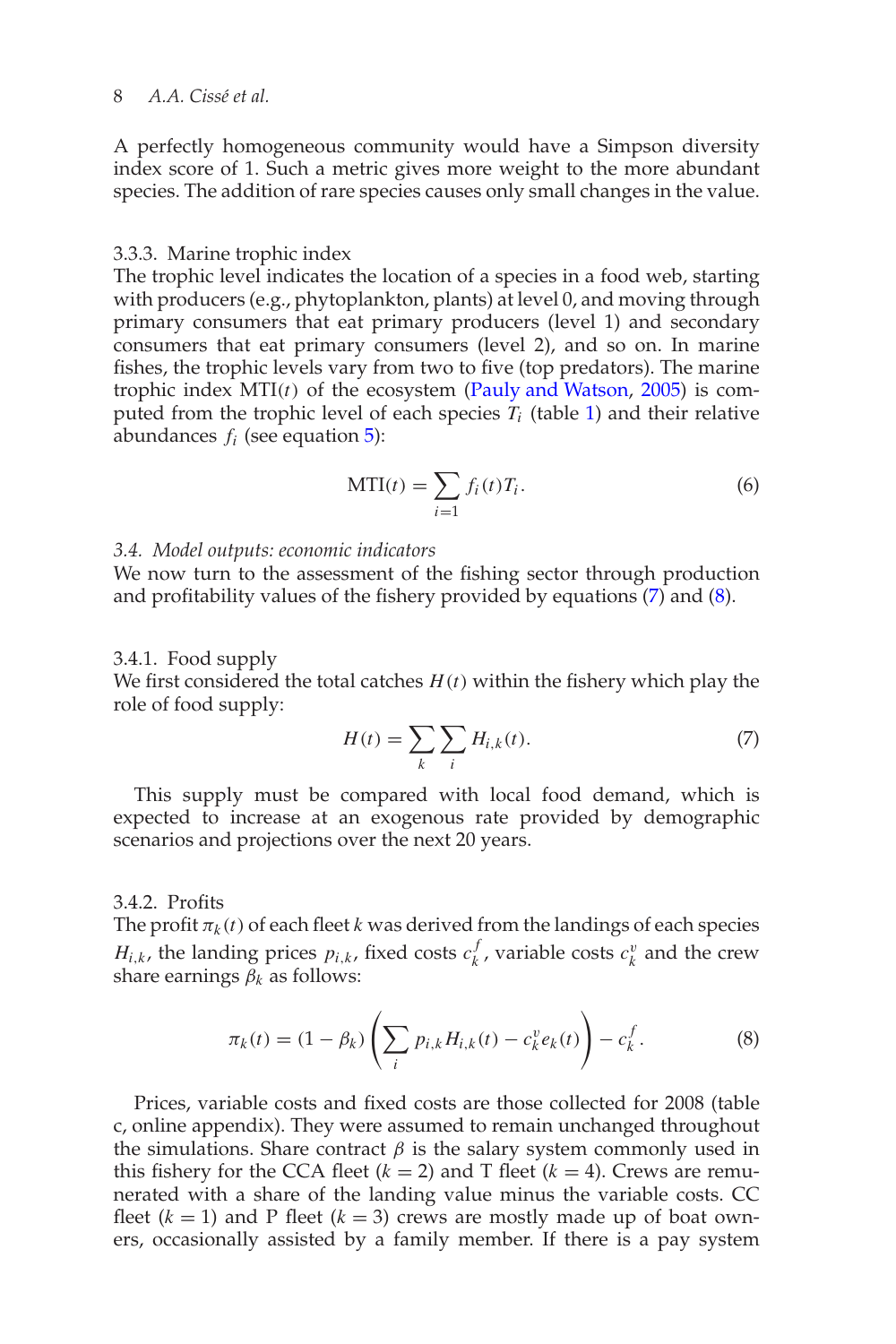for these fleets, it differs from one owner to another. Hence, to simplify, we set  $\beta_k = 0$  for CC and P fleets and  $\beta_k = 0.5$  for CCA and T fleets. Variable costs  $c_k^v$  include fuel consumption, ice, food and lubricants. Equipment depreciation, maintenance and repairs are incorporated in the fixed  $\cosh c_k^f$ .

The total profit  $\pi(t)$  is the sum of profits over all fleets:

$$
\pi(t) = \sum_{k} \pi_k(t). \tag{9}
$$

## *3.5. Fishing scenarios*

From the calibrated model, scenarios were simulated according to different fishing efforts over 40 years. We distinguished four scenarios: *closure* (CL), *status quo* (SQ), *economic* (PV) and *co-viability* (CVA). The set of ecological and economic indicators introduced previously were evaluated for these four scenarios.

3.5.1. The closure scenario (CL)

The CL scenario corresponds to the implementation of a no fishing zone over the whole French Guiana coastal area:

$$
e_k(t) = 0, \quad \forall \ k = 1, ..., 4 \quad \forall \ t = t_1, ..., t_f
$$

where  $t_1$  corresponds to January 2010 and  $t_f$  to December 2050.

3.5.2. The status quo scenario (SQ)

The SQ scenario simulates a steady fishing effort based on the mean pattern of the efforts between 2006 and 2009:

$$
e_k(t) = \overline{e}_k, \quad \forall k = 1, \ldots, 4 \quad \forall t = t_1, \ldots, t_f
$$

with *ek* representing the mean efforts between 2006 and 2009 for the fleet *k* as follows:

$$
\overline{e}_k = \frac{1}{t_1 - 1} \sum_{t = t_0}^{t_1 - 1} e_k(t),
$$
\n(10)

where  $t_0$  and  $t_1 - 1$  correspond to January 2006 and December 2009, respectively.

3.5.3. The economic scenario (PV)

The PV scenario maximizes the present value of all the future profits aggregated among the fleets  $\pi(t)$  defined by equation (9). The present value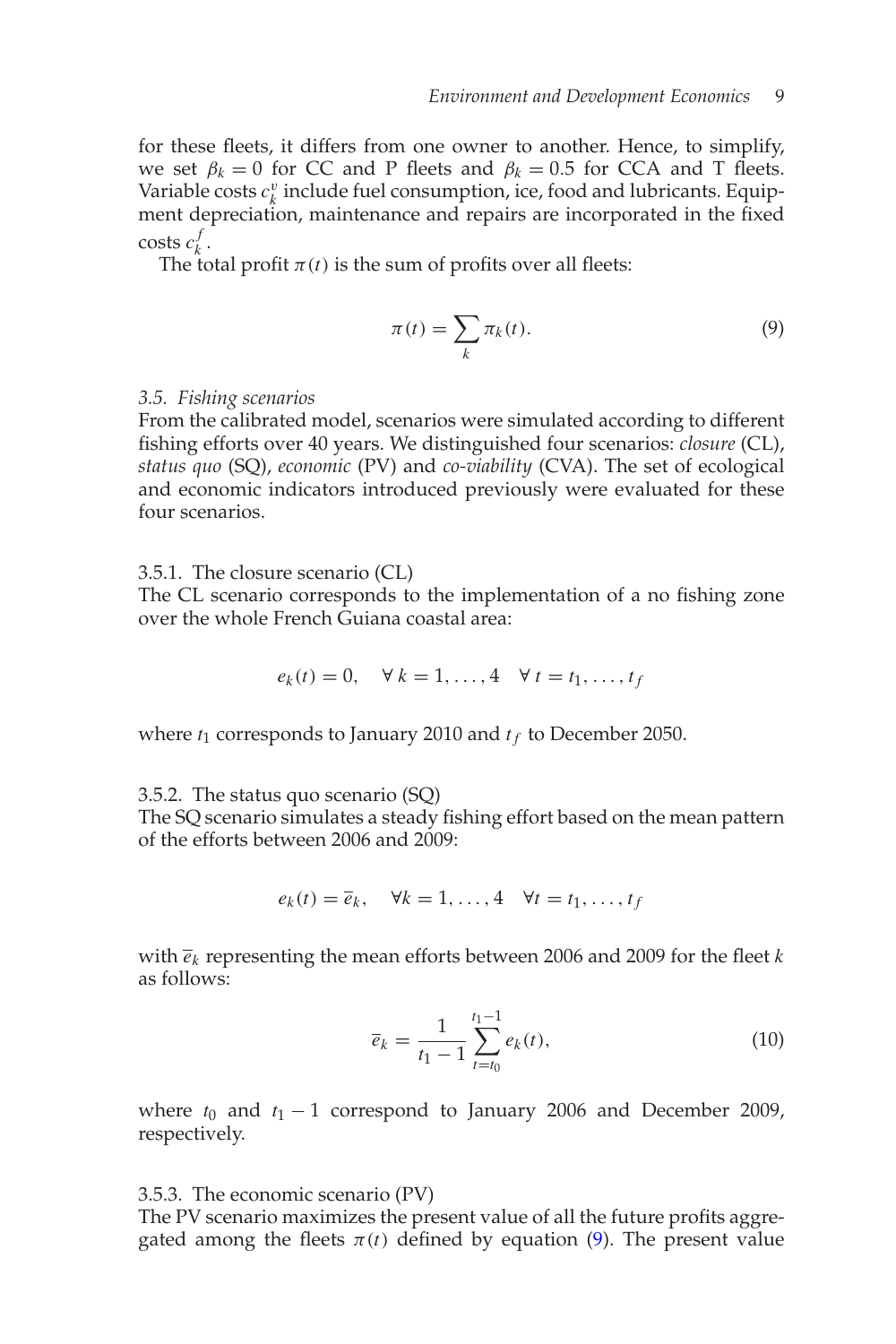depends on fishing effort patterns as follows:

$$
\text{NPV}(e(.)) = \sum_{t=t_1}^{t_f} (1 + \gamma)^{-t} \pi(t),
$$

where  $\gamma$  is the discount rate set at  $\gamma = 3$  per cent. The optimal program underlying the PV scenario is defined by

$$
\max_{e_k(t)} \text{NPV}(e(.)).\tag{11}
$$

In this scenario, it is assumed that the fishing efforts  $e_k(t)$  rely on a control strategy that can be adapted every 5 years. $8$  In other words, eight decisions  $(e_k(t_1), e_k(t_2), \ldots, e_k(t_8))$  are available for each fleet *k* as follows:

$$
e_k(t) = \begin{cases} e_k(t_1) & \text{for } t = t_1, \dots, t_1 + 60 \\ e_k(t_2) & \text{for } t = t_2, \dots, t_2 + 60 \\ \vdots & \vdots \\ e_k(t_8) & \text{for } t = t_8, \dots, t_8 + 60 \end{cases} \tag{12}
$$

where  $t_1$  and  $t_n = t_{n-1} + 60$ , for  $n = 2$  to 8, are decisive months.

The optimal effort  $e_k(t)$  solutions of the intertemporal program (equation 11) were approximated numerically by again using an evolutionary algorithm, in particular the routine entitled 'optim ga' in Scilab.

## 3.5.4. The co-viability scenario (CVA)

The purpose of the CVA scenario is to provide a satisfactory balance over time between fleet profitability, biodiversity and local food demand. Thus, viable levels of fishing effort aim at complying with the bio-economic constraints below:

- A profitability constraint:  $\pi_k(t) \geq 0$ ,  $\forall t = t_1, \ldots, t_f$ ,  $\forall k = 1, \ldots, 4$
- A species richness constraint:  $SR(t) \geq 11$ ,  $\forall t = t_1, \ldots, t_f$
- A food security constraint: *H*(*t*)  $\geq$  *H*(2009) ·  $(1 + d)^t$ ,  $\forall t = t_1, ..., t_f$ ,

where *d* stands for the growth rate of the population. The profitability constraint holds for each fleet separately and not for the aggregated rent as

<sup>&</sup>lt;sup>8</sup> A refined time decomposition for fishing intensities (for instance, a one-year time step) would have improved the analysis by capturing a broader intertemporal flexibility in fishing strategy. However, it would have required very demanding computation times. Steady efforts over 5 years as imposed here capture rigidity and inertia mechanisms in behaviors which may occur in reality. We plan to expand the time step for decisions in future models.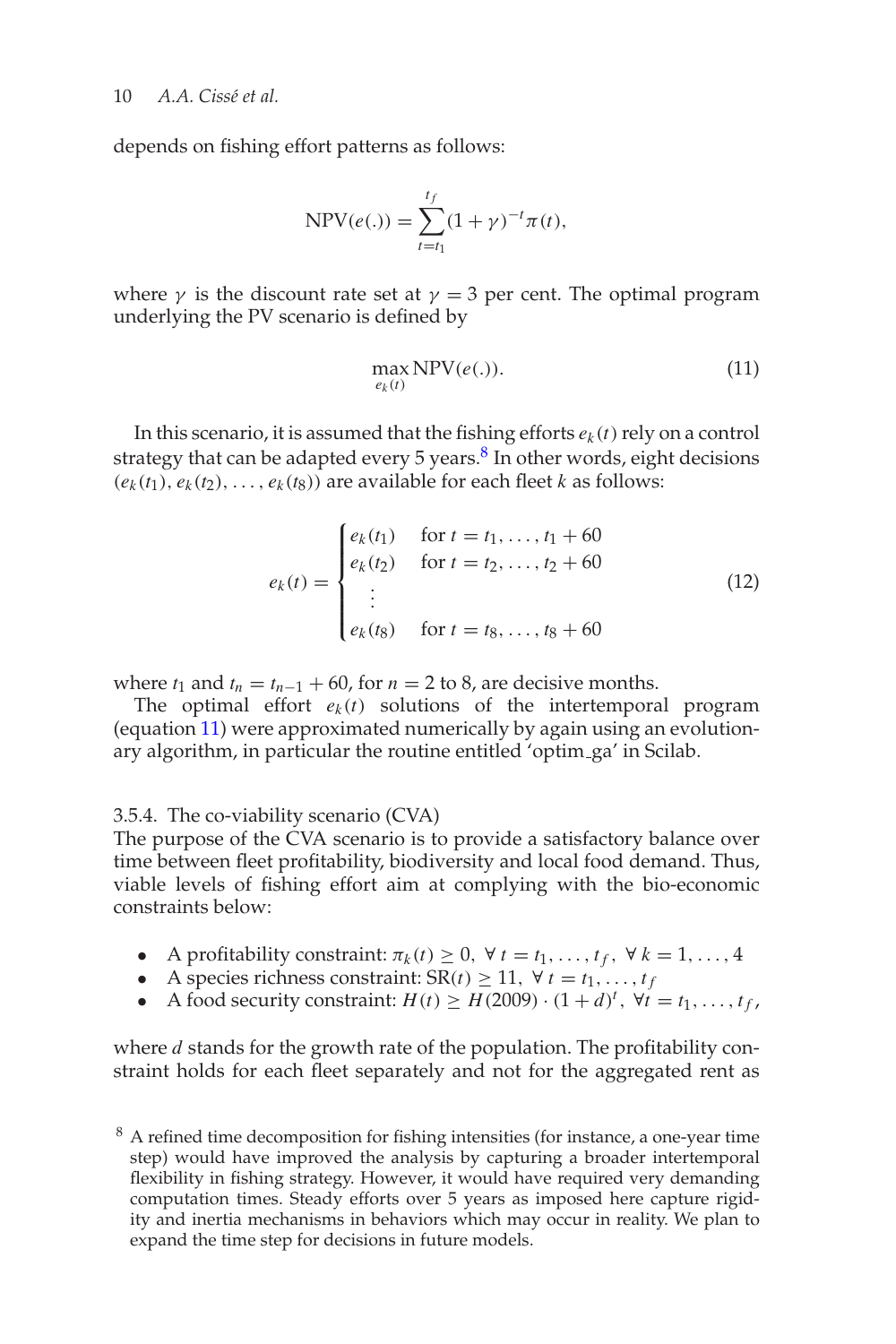in the PV scenario. Concerning the biodiversity constraint, no co-viability path maintaining the whole set of 13 species was exhibited. This explains why the species richness required was relaxed to only 11 species. Finally, the food security constraint assumed an increase in the local fish demand at the annual rate of  $d = 3$  per cent, according to the demographic scenario which predicts a doubling of French Guiana's population by 2030 (INSEE, 2011). Moreover, it was assumed that fish species can be substituted, in the sense that a drop in the consumption of one species can be compensated for by a rise in the consumption of other species.

Following DeLara and Doyen (2008) and Doyen and De Lara (2010), viable efforts for the CVA scenario were obtained by maximizing the following criterion:

$$
\max_{e_k(t)} \prod_{t=t_1}^{t_f} \mathbf{1}_{\{ ]0,+\infty[ \}} (\pi_k(t)) \mathbf{1}_{\{ ]0,+\infty[ \}}(SR(t)-11) \mathbf{1}_{\{ ]0,+\infty[ \}} \cdot (H(t)-H(2009) \cdot (1+d)^t)
$$
\n(13)

where again, efforts  $e_k(t)$  are meant to be control strategies that can change every 5 years as in equation (12), and  $1_{[0,+\infty[}$  represents the characteristic function on positive reals. The numerical method again relies on the evolutionary optimization routine.

## *3.6. Sensitivity analysis and uncertainty margins*

A sensitivity analysis was carried out to evaluate the role played in the bio-economic outputs by the different calibrated parameters (tables a and b, online appendix). To achieve this, we ran additional simulations based on the SQ scenario. Given the large number of parameters, we limited the sensitivity analysis by simultaneously perturbing all the parameters of the same group, i.e., initial stocks *B*0, catchabilities *q*, trophic intensities *s* and intrinsic growth rates *r*. For each group of estimated biological parameters, a noise ranging from −10 per cent to +10 per cent of the calibrated values was added to the parameters. The relative differences in bio-economic outputs including average catches per annum

 $\overline{H} = \frac{12}{1}$  $t_f - t_1$ *t*  $\sum^{I_f}$  $\sum_{t=t_1} H(t)$ , net present value (NPV) and specific richness  $SR(t_f)$ were computed. Sensitivity analysis was also carried out to examine the impact of the choice of time horizon on the outputs. Therefore, other simulations with the SQ scenario were performed, increasing the simulation length  $t_f$  from December 2060 to December 2100. The corresponding bioeconomic results were compared with those obtained with  $t_f$  = December 2050.

In line with this, in order to assess the reliability of the outputs for each effort scenario, simulations were replicated 400 times by introducing uncertainties in the estimated parameters  $(r, s, q, B_0)$ . For each simulation, a noise ranging from −10 per cent to +10 per cent of the calibrated values was again randomly added to the parameters.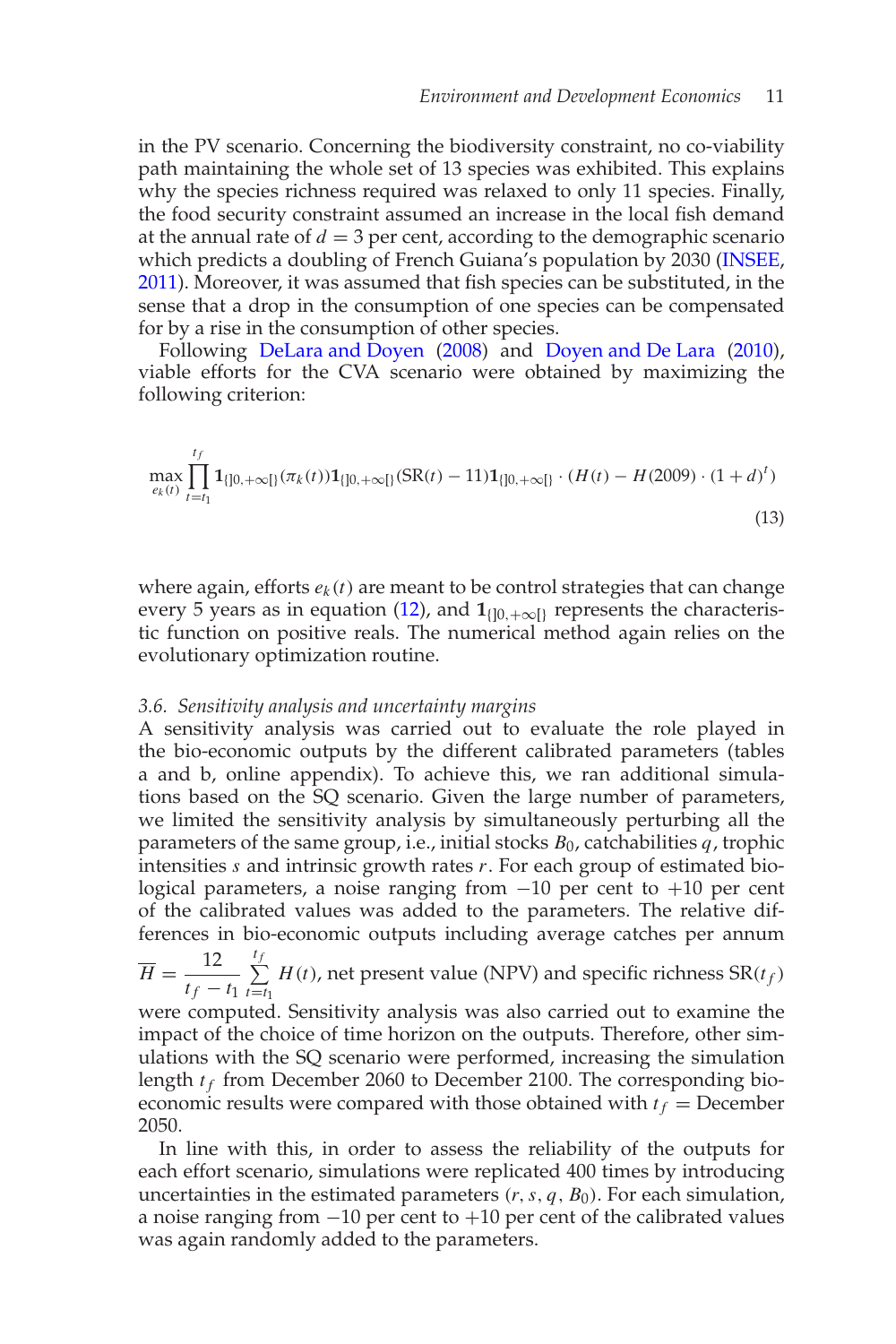

*(solid lines) and simulated catches i*  $\sum H_{i,k}(t)$  *(dashed lines), with the confidence intervals at 95% (dotted lines)*

# **4. Results**

## *4.1. Calibration and sensitivity results*

Figure 1 presents the historical and simulated catches by fleet, with 95 per cent confidence intervals. For each fleet  $k$ , confidence intervals<sup>9</sup> were computed from the mean relative errors  $\Delta_k$  between observed and simulated catches from January 2006 to December 2009,

$$
\Delta_k = \frac{1}{48} \sum_{t=t_0}^{t_1 - 1} \left| \frac{H_k^{data}(t) - H_k(t)}{H_k(t)} \right|,
$$
\n(14)

where  $H_k(t) = \sum_i H_{i,k}(t)$  stands for catches by fleet *k* at time *t* over the whole 13 species *i*. The mean relative errors equal<sup>10</sup>  $\Delta_1 = 0.259$  for CC,  $\Delta_2 = 0.13$  for CCA,  $\Delta_3 = 0.354$  for P and  $\Delta_4 = 0.176$  for T.

For each month *t*, 95 per cent confidence intervals are  $[1 - 1.96 * \Delta_k, 1 + 1.96 *$  $\Delta_k$  ] \*  $H_k^{data}(t)$ .<br><sup>10</sup> The relative

 $\Delta_k$   $\parallel * H_k^{data}(t)$ .<br><sup>10</sup> The relative errors for the Euclidean or quadratic norm,  $\Delta_k^* =$  $\frac{1}{48}$ 48 *t*  $\sum_{ }^{t_{1}-1}$ *t*=*t*<sup>0</sup>  $\int \frac{(H_k^{data}(t) - H_k(t))}{(t)}$  $H_k(t)$  $\int_0^2$ , yields: ∆<sub>1</sub><sup>\*</sup> = 0.308 for CC, ∆<sub>2</sub><sup>\*</sup> = 0.151 for CCA,  $\Delta_3^* = 0.414$  for P and  $\Delta_4^* = 0.257$  for T.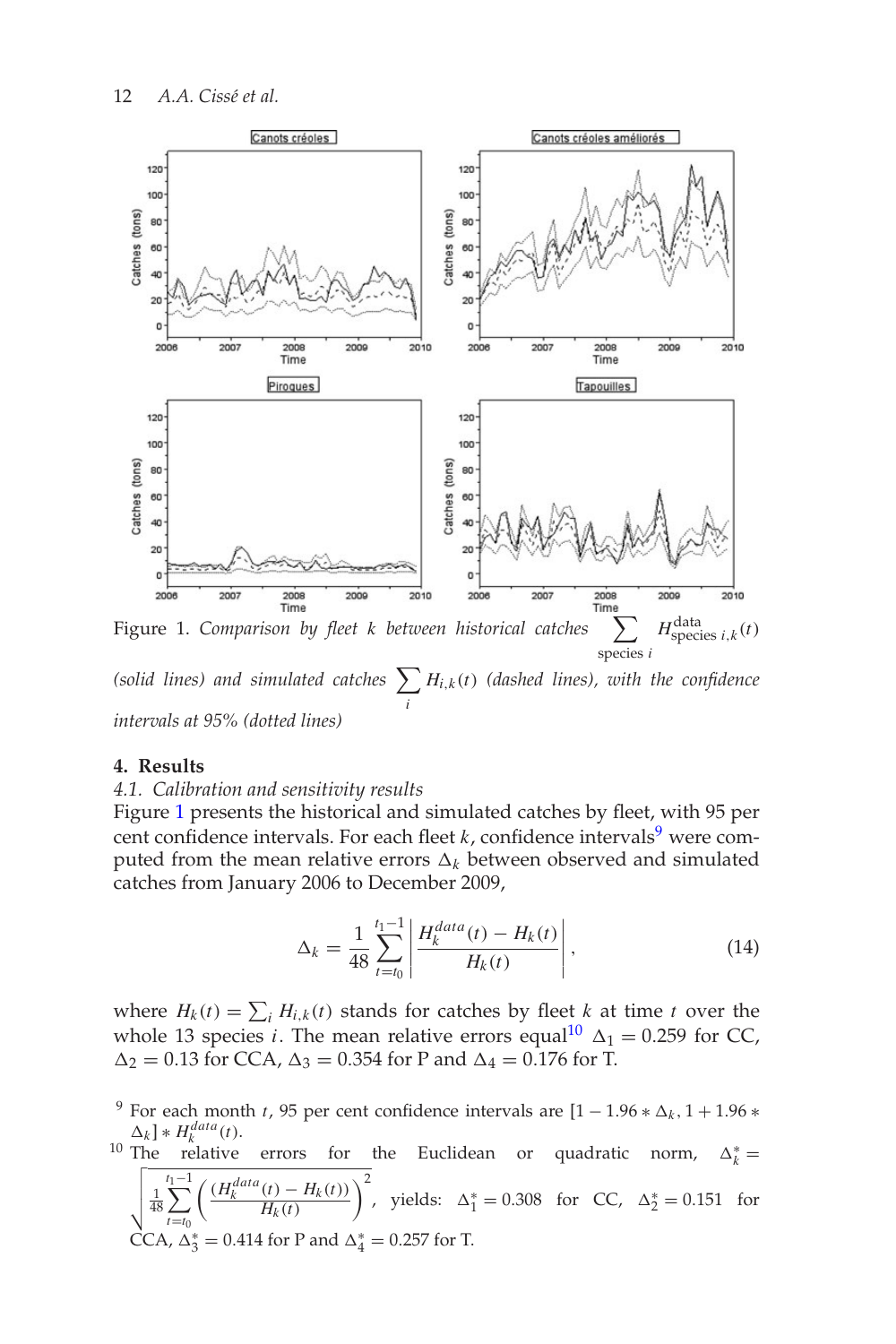

Figure 2. *Relative changes of NPV (solid line), average annual catches H (dotted line), species richness SR*(*t f* ) *(dashed line), according to variations in input parameters by 1% increments from* −*10% to* +*10% (a, b, c and d), and time horizon (e). The baseline is status quo scenario SQ*

Figure 2 displays the sensitivity results. They stress the fact that the parameters with the greatest impact were intrinsic growth rates *ri* and trophic interactions  $s_{ij}$ . The relative changes in NPV and average catch outputs appear to be approximately linear functions of the perturbations with slopes between 0 and 1.8 highlighting bounds for the marginal effects of the parameters. In particular, the impact of initial biomasses was small since the relative changes were less than the perturbation magnitude for these biomasses. Trophic intensities and intrinsic growth rates were the inputs for which a perturbation entailed larger relative changes in the outputs. The non-linear nature of the species richness index is captured by the staircase shape of the relative change as well as the peaks observed. Moreover, the relative changes in bio-economic outputs in comparison to the 2050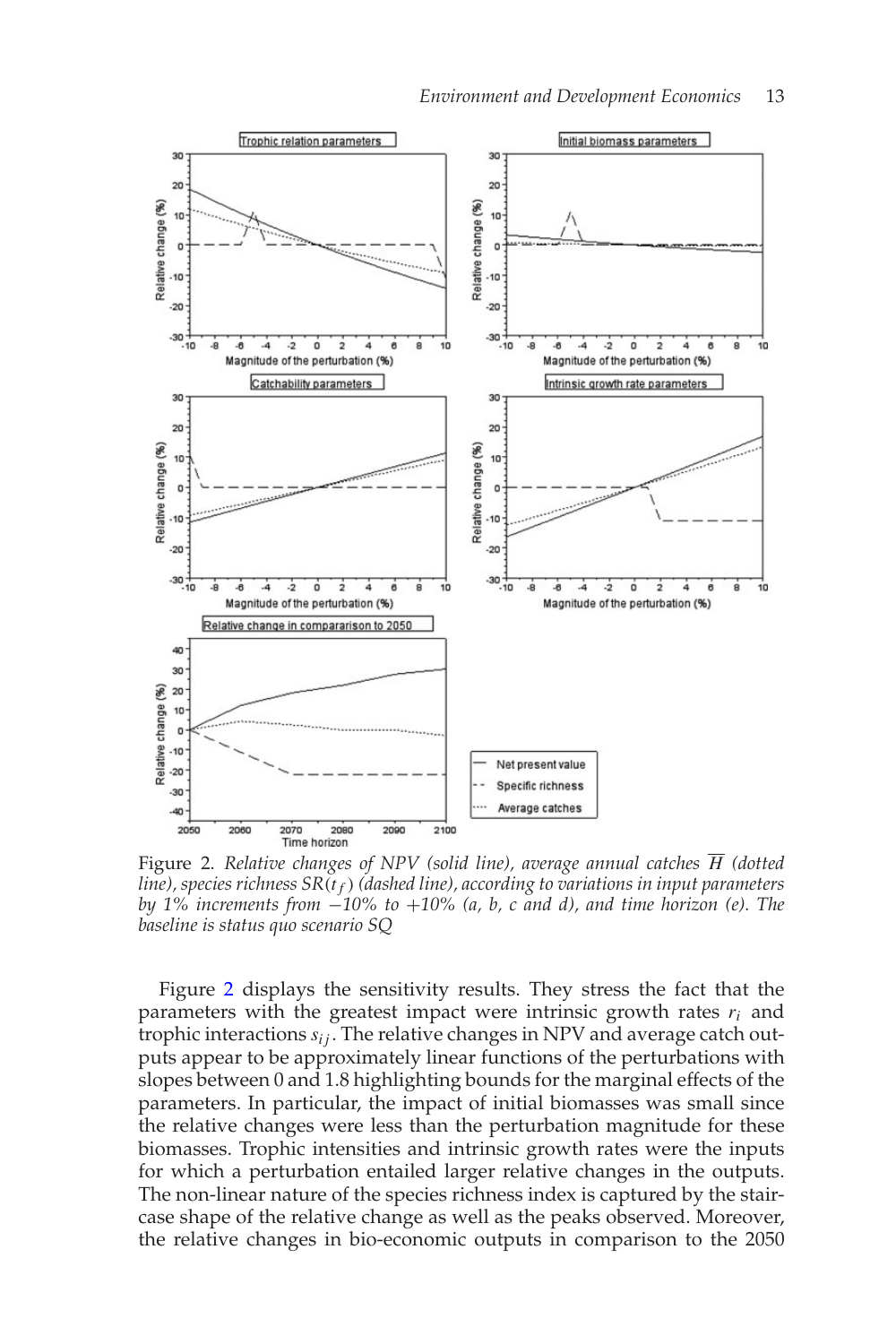## 14 *A.A.* Cissé et al.

time horizon show a reduced impact of the temporal target in the results. In particular, the NPV is not affected by a change of horizon mainly because of the discount involved. Of interest is the fact that species richness is stabilized after 2070. The average annual catches continue to rise with the time horizon, which emphasizes the fact that overall fishery production does not collapse after year 2050 and could even be enhanced.

## *4.2. Scenarios, effort levels*

Figure 3 displays the effort multipliers  $\frac{e_k(t)}{\bar{e}_k}$  by fleet for each fishing scenario. These effort multipliers are based on the comparison between effort  $e(t)$  and the mean pattern of efforts  $\bar{e}_k$  between 2006 and 2009 defined in equation (10). The SQ effort multiplier is equal to one, as expected. It turns out that the PV scenario induces the largest decrease in fishing efforts to maximize the present value of aggregated rent. In particular, the PV scenario implies stopping fishing activity for the CC and CCA fleets during the entire simulation period. With regard to the T fleet, fishing effort is increased in the first two decades of the simulation and stopped in the last decade. By contrast, the fishing effort of the P fleet follows an opposite pattern. Effort is nil during the first two decades of the simulation and is increased after 2030. The multiplier for the T fleet reaches 2.4 in the first part of the simulation, while for the P fleet, multipliers range from 2.2



Figure 3. *Fishing effort multiplier*  $u_k(t) = \frac{e_k(t)}{\overline{e_k}}$  by fleet and scenario: SQ (solid line), *economic PV (dotted line), co-viability CVA (dashed line)*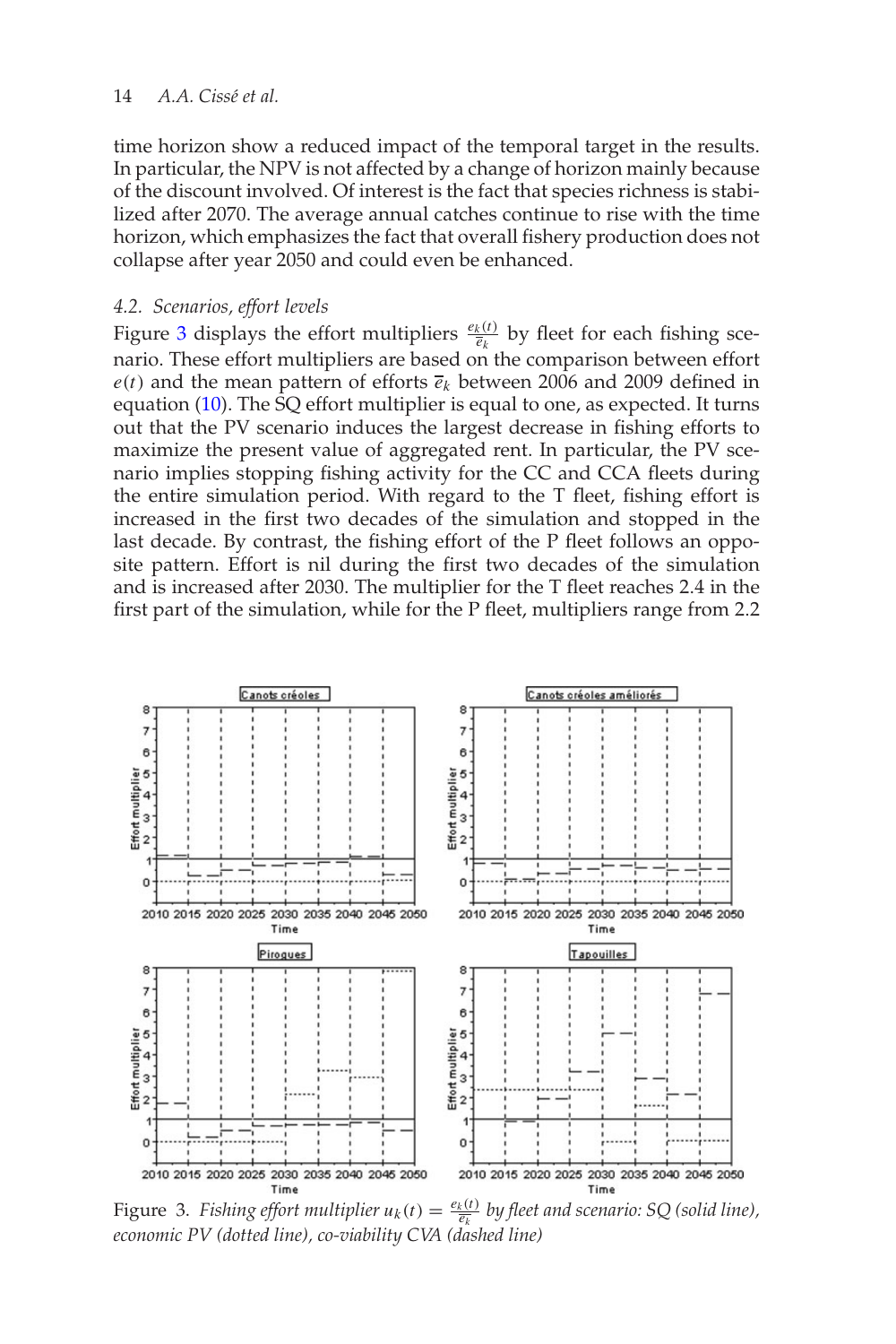to 7.8 for the second part of the simulation. In contrast, the CVA scenario guarantees an activity for every fleet throughout time. On average, its effort level is lower than the baseline SQ except for the T fleet, which exhibits an effort multiplier ranging from 0.9 to 6.8. The average multiplier of the viable strategy is 0.7 for CC, 0.51 for CCA, 0.75 for P and 3.0 for T.

## *4.3. Ecological results*

Trends in the evolution of species richness according to the scenarios are plotted in figure 4 (marine trophic and Simpson diversity evolutions are available in figures b and c in the online appendix). The 'mean' trajectories induced by the calibrated values are plotted together with margin errors of 400 simulations derived from the perturbation of the parameters selected randomly in [−10 per cent; +10 per cent]. First it appears that a loss of species occurs for every scenario, as species richness decreases in every case except in the CL scenario, as expected (at least when the parameters are not perturbed). In other words, implementing a no fishing zone should maintain species diversity. By contrast, the baseline SQ scenario leads to the worst result in terms of diversity loss. Species richness ranges from 11 to 8 at the end of the simulation period. The mean simulation provides nine species at the end and species like *Crucifix catfish*, *Common snook*, *Silver croaker* and *Bressou catfish* disappear. With the PV scenario, both *Crucifix catfish* and *Bressou catfish* collapse. The final state of species richness with the CVA scenario is qualitatively identical to the PV scenario since 11 species remain at the end while the same species disappear. From mean estimated



Figure 4. *Species richness SR*(*t*) *evolution by scenario (solid lines), with uncertainties (vertical lines)*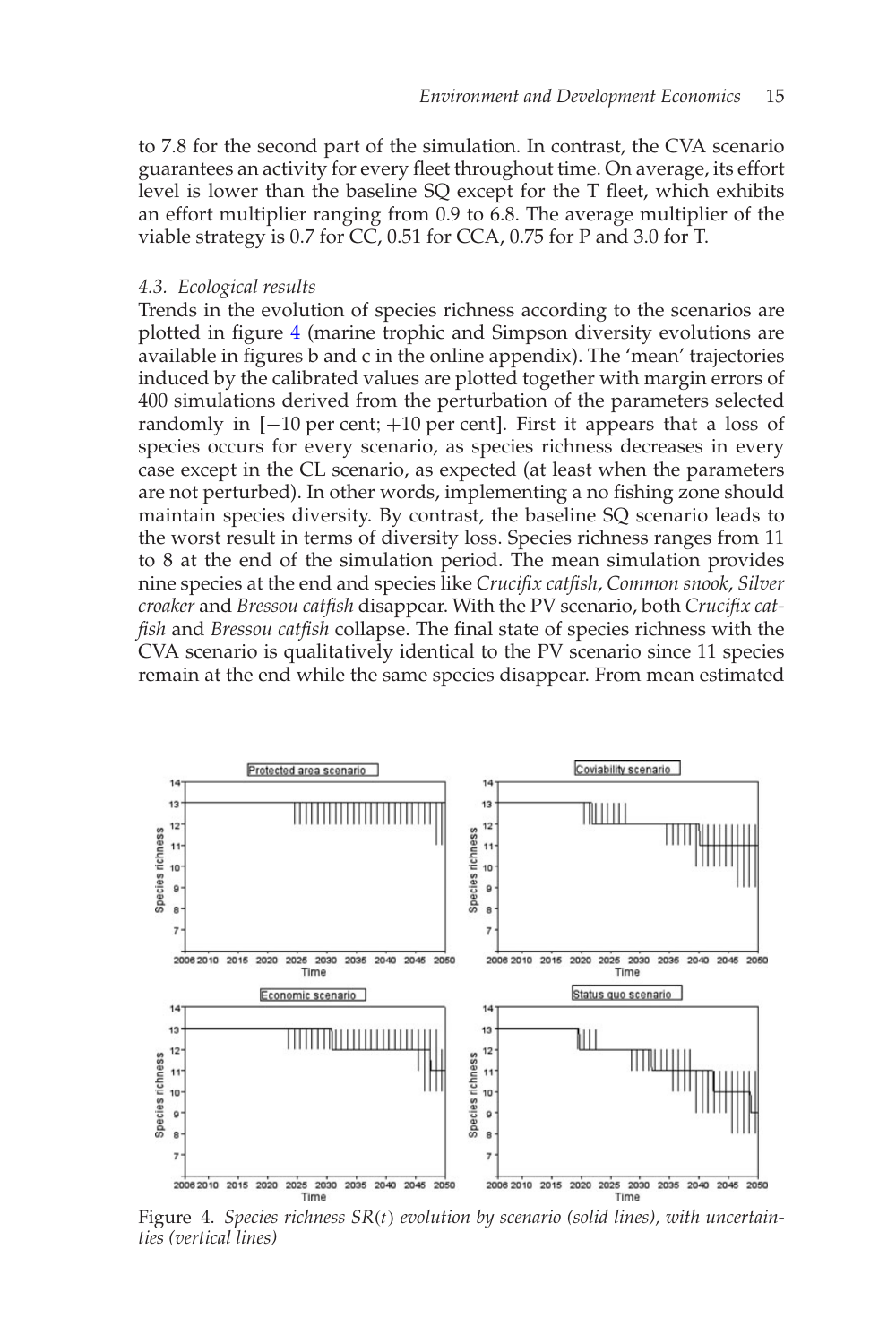parameters, two species (*Crucifix catfish* and *Bressou catfish*) become extinct in the SQ, CVA and PV scenarios, but the extinction periods are not identical: species extinctions are delayed in proportion to the reductions in effort level. Extinction periods of these two species correspond to years 2020– 2032 for the SQ scenario, 2022–2040 for the CVA scenario and 2031–2047 for the PV scenarios respectively.

The trajectories of the two other biodiversity indices are more complex and difficult to interpret. The species abundances change considerably in the simulation period. In particular, a major change occurs around 2015 for all ecological indicators when certain species start to decline. This decrease is illustrated by the decline in catches between 2015 and 2020 for the SQ scenario (figure 5). At the start of the mean simulation, the total biomass is not equally distributed among the species with  $SI = 0.5$ , and the marine ecosystem is dominated by species with a low trophic level,  $MTI = 2.5$ . At the end of the mean simulation, for all scenarios, diversity indices are better than those at the beginning (SI ranges from 0.61 to 0.77, MTI from 2.79 to 3.08, according to the scenario).

The impact of uncertainties is significant, as the ecological indices appear volatile in particular for the last years. This indicates that the results should be considered with caution.

#### *4.4. Economic results*

Catches and profits for the SQ, PV and CVA scenarios are plotted in figures 5–8. The main biomass changes in years 2015–2020 also affect the catches and profits. The SQ scenario seems economically viable in terms of profitability, as annual profits are positive during almost the entire period for all fleets. However, exceptions occur for the CC and CCA fleets in the first years of the simulation and for the P fleet in the 2010–2011 and 2026–2034 periods. Not surprisingly, the PV scenario yields the highest cumulative discounted profit, between €1.125 and 2.399 billion vs. €123.2– 203.3 million vs. for the SQ scenario and €84.7–239.9 million for the CVA scenario. The greatest fishing activity occurs in the second part of the simulation for the P fleet. One explanation can be found in the high value of the selling prices for this fleet (table c, online appendix). On average, the CVA scenario provides positive annual profits for each fleet throughout the simulation despite the fact that the CVA fishing effort is lower than the SQ effort. However, as the CVA scenario effort levels were computed from the mean estimated parameters, the uncertainties may alter the profitability in certain years.

Comparison of the fish demand curve with the supply curves by scenario (figure 5) shows that yield levels may differ broadly from local fish demand projections. In particular, for a period of several years, the mean production is lower than the fish demand $11$  except for the mean CVA scenario, as expected. In the same vein, the mean cumulative supply over 40 years of the CVA scenario with  $H = \sum_t H(t) \approx 262$  Ktons is the

 $11$  It should be pointed out that prices are fixed and then do not clear the market. This assumption could be relaxed in future work.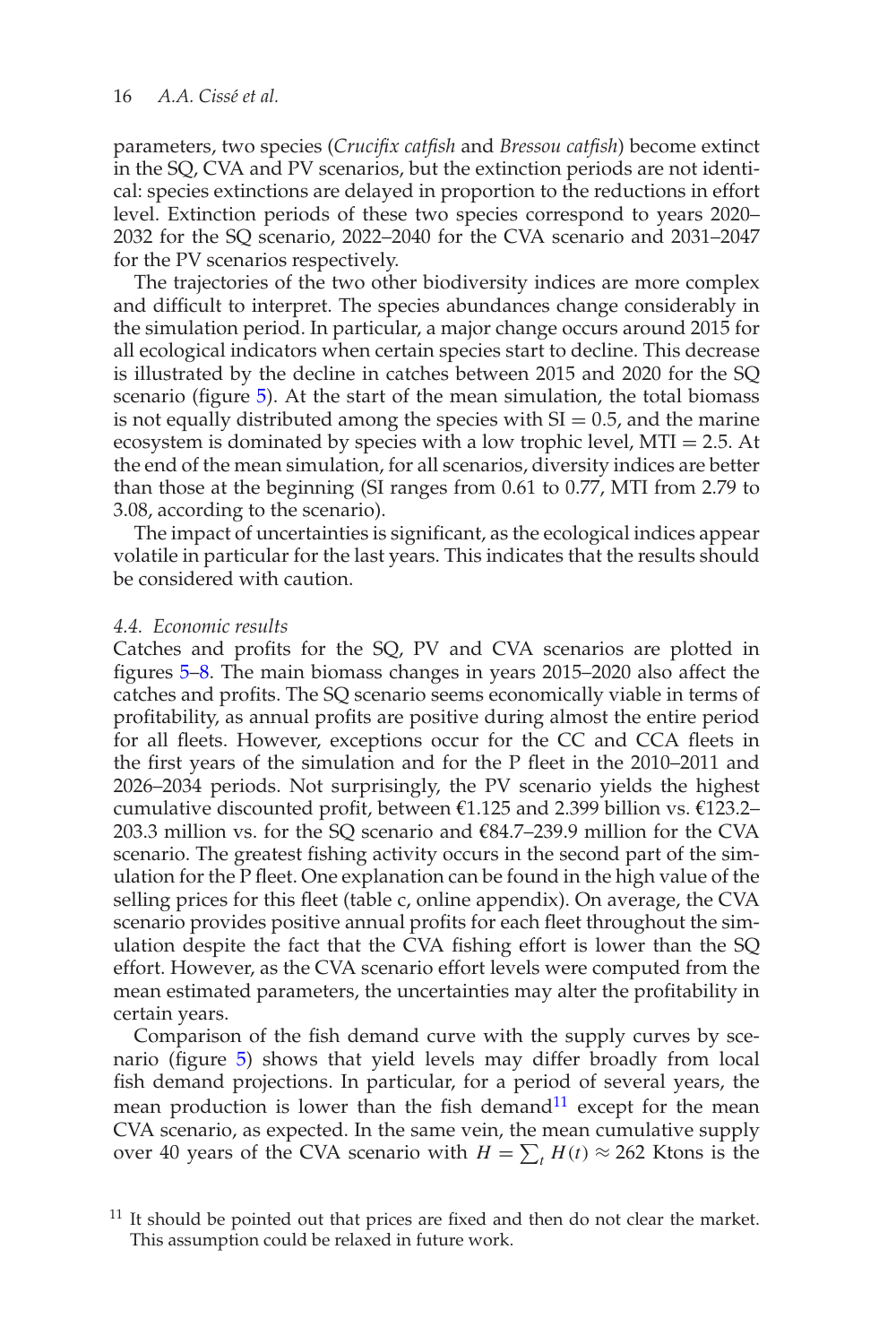

Figure 5. *Total catches H*(*t*) *by scenarios (solid lines) vs. local fish demand (dashed line), with uncertainties (vertical lines)*

closest to the cumulative fish demand of 144 Ktons as compared to the SQ and PV scenarios with  $H = 284$  and  $H = 986$  Ktons respectively. However, it also appears that the food security constraint of the CVA scenario may be violated during some years when uncertainties are taken into account.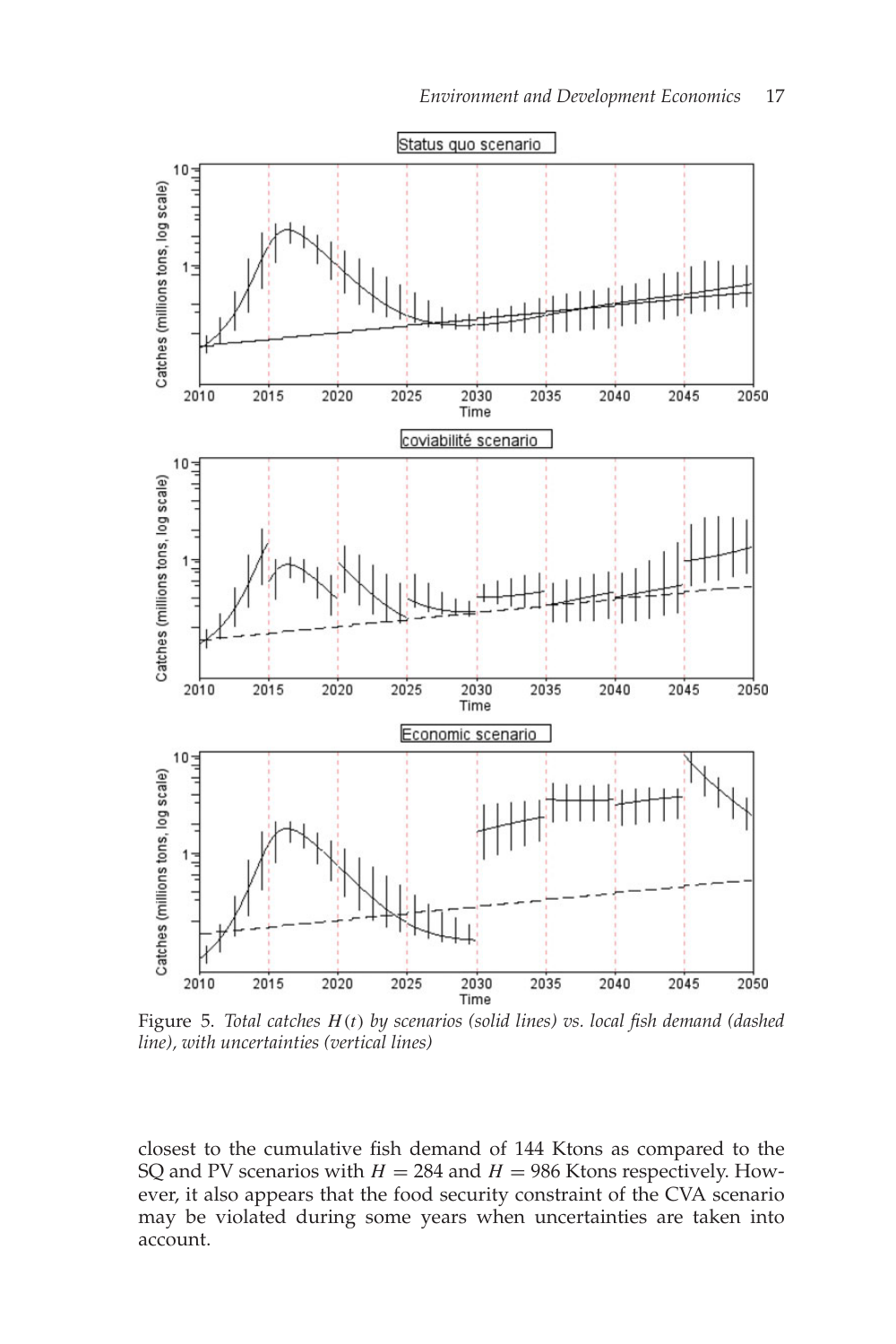

Figure 6. *Profit* π*k* (*t*) *by fleet for the SQ scenario (solid lines), with uncertainties (vertical lines). The dotted line stands for profitability threshold*



Figure 7. *Profit* π*k* (*t*) *by fleet for the PV scenario (solid lines), with uncertainties (vertical lines). The dotted line stands for profitability threshold*

# **5. Discussion**

# *5.1. Co-viability as a step towards sustainability*

Let us first analyze our results in terms of sustainability. Obviously, a total fishery closure is not a satisfactory solution either economically or socially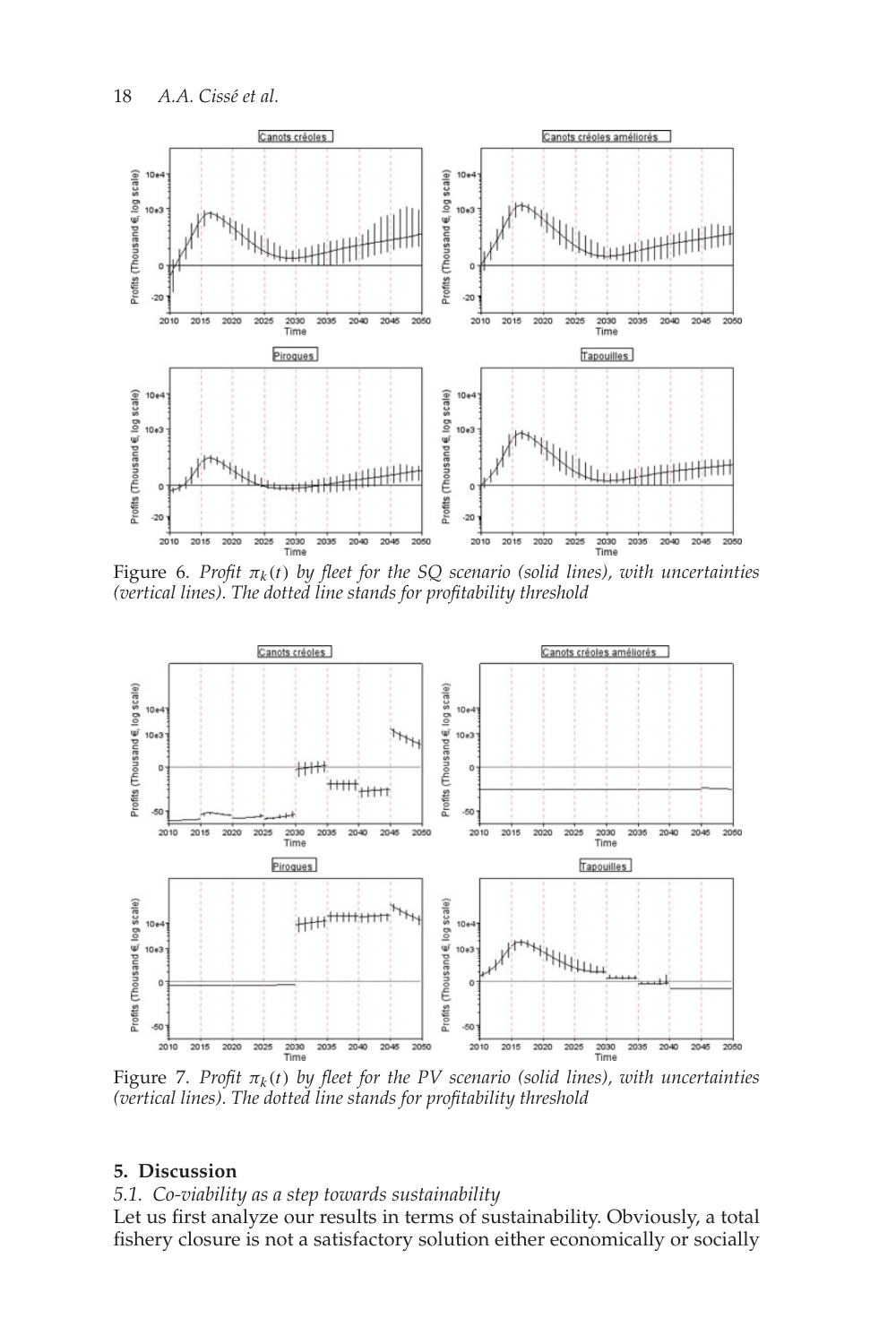

Figure 8. Profit  $\pi_k(t)$  by fleet for the CVA scenario (solid lines), with uncertainties *(vertical lines). The dotted line stands for profitability threshold*

in terms of jobs, income and food consequences. It turns out that maintaining constant efforts through the SQ scenario is also not a suitable and sustainable strategy. In fact, aside from the fact that the CC and P fleets do not realize any profit in the first years, the SQ scenario does not satisfy the constraint of local consumption from years 2028–2038 in the mean regime and provides the worst performance for species richness. The calibration context can partially explain the negative profits of these fleets at the beginning of the simulation. Indeed, economic data are based on year 2008 which was unusual: fuel prices reached a record and thus production costs rose considerably. More generally, the low prices at first sale and the production costs did not allow every vessel to generate profits. Not surprisingly, the largest cumulative discounted profit and the most important fish supply are obtained with the PV scenario. However, this scenario may not be socially acceptable since profits are not evenly distributed between fleets over time. This happens because this scenario imposes that the CC and CCA fleets cease their activities, inducing negative profits for these fleets due to fixed costs (figure 7). That some fleets exhibit negative profits is consistent from the social planner's point of view underlying the PV approach, since aggregated profits are optimized by favoring the most efficient fleets. A better balance between biodiversity and socioeconomic performance can be reached with the CVA scenario, at least on average. Although two species disappear, this scenario appears to be the best compromise: it allows annual positive mean profits for every fleet and satisfies local consumption during the 40 years of simulation. However, the variability of outputs due to noise in parameters suggests that a stochastic or robust approach would be fruitful to guarantee this viability in an uncertain context.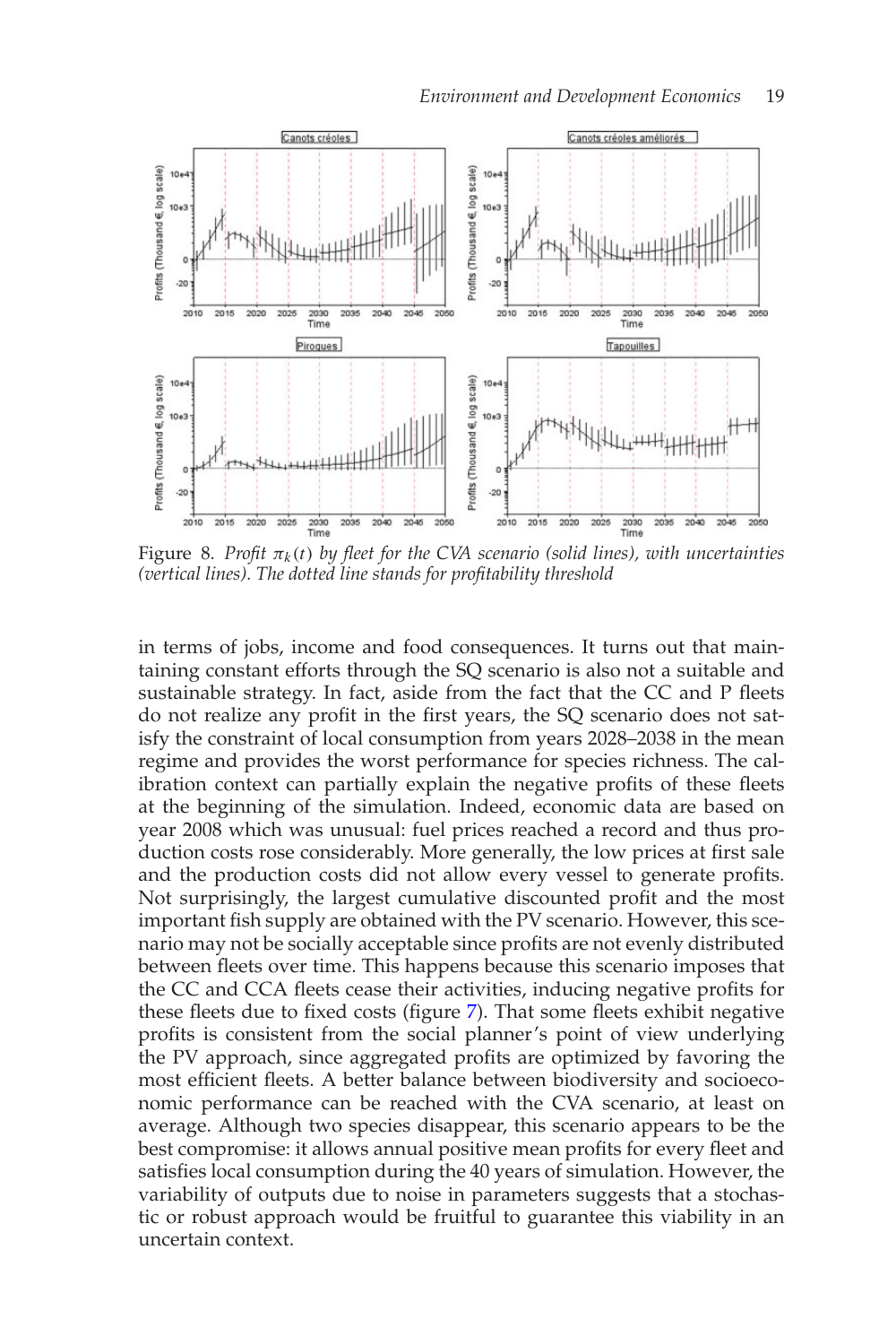In addition to analysis on the case study, this work advocates an integrated and multi-criteria approach. A wide range of stakeholders are involved in fisheries, including: industrial, artisanal, subsistence and recreational fishermen; suppliers and workers in allied industries; managers, environmentalists, biologists, economists; public decision makers and the general public. Each of these groups has an interest in particular outcomes from fisheries, and the outcomes that are considered desirable by one stakeholder may be undesirable for another group (Hilborn, 2007). Considering this multi-dimensional nature of marine fisheries management is a way to guarantee the reasonable exploitation of aquatic resources, allowing the creation of conditions for sustainability from economic, environmental and social viewpoints. The present work is fully in line with these considerations. First, of interest is the use of bio-economic models and assessments articulating ecological and socioeconomic processes and goals as in Bene *et al.* (2001); Doyen *et al.* (2012); Péreau *et al.* (2012). Moreover, by focusing on sustainability and viability, the present model exhibits management strategies and scenarios that account for intergenerational equity. As emphasized in Martinet and Doyen (2007) and DeLara and Doyen (2008), viability is closely related to the maximin (Rawlsian) approach with respect to intergenerational equity. In this respect, the CVA strategy turns out to be a promising approach.

# *5.2. Co-viability as a step towards EBFM*

Several authors have proposed the viability approach as a new, innovative and well-suited modeling framework for EBFM (Cury *et al.*, 2005; Doyen *et al.*, 2012). They argue that the viability approach, especially coviability, is relevant in handling EBFM issues because it may simultaneously account for dynamic complexities, bio-economic risks and sustainability objectives balancing ecological, economic and social dimensions for fisheries. In particular, Cury *et al.* (2005) and Doyen *et al.* (2007) show how the approach can potentially be useful for integrating ecosystem considerations for fisheries management. Mullon *et al.* (2004), Bene and Doyen (2008) and Chapel *et al.* (2008) emphasize the ability to address complex dynamics in this framework. The computational and mathematical modeling methods proposed in this paper through the CVA strategy are motivated by a similar prospect. One major advantage of the co-viability approach is the fact that the viability framework is dynamic and thus makes it possible to capture the interactions and co-evolution of marine biodiversity and fishing. The dynamics can potentially include complex mechanisms such as trophic interactions, competition, metapopulation dynamics or economic investment processes. Here the focus is both on trophic and technical interactions through a multi-fleet and multi-species context as in Doyen *et al.* (2012).

Projections over 40 years for different fishing scenarios highlight the complexity of mechanisms at play, particularly their non-linearity. With regard to this point, the trajectories of ecological indicators are representative and should not be interpreted separately. The species richness for the CL scenario can be sustained, meaning that all species are present at the end of the mean simulation. However, the Simpson and marine trophic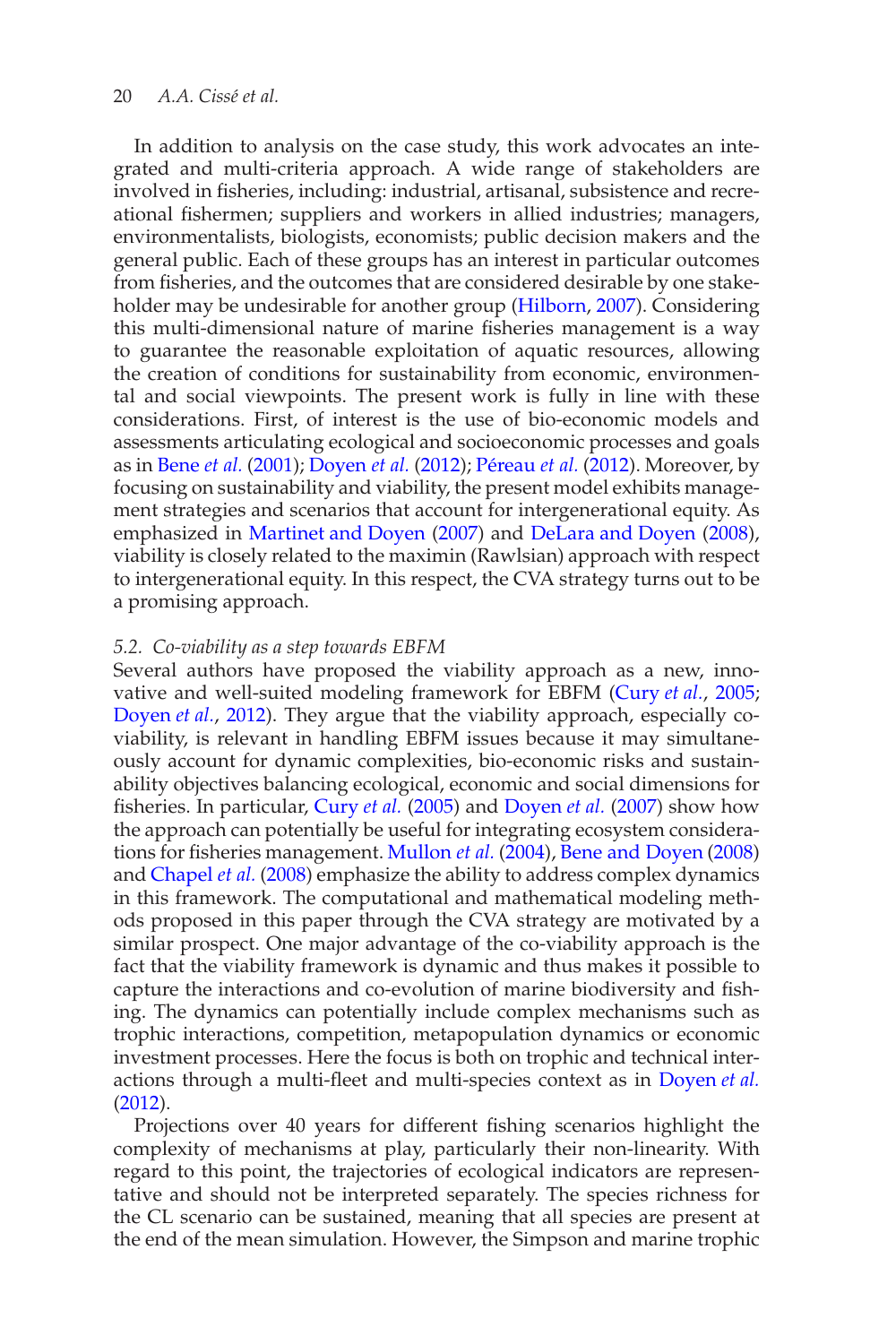indices reveal that species abundances change over the simulation period, even more when uncertainties on estimated parameters are considered. Diversity index (SI, MTI) values at the end of the mean simulation lead to the following findings: (1) total biomass is better distributed among species and (2) the species with a high trophic level are better represented. Thus, the effects of fishing on the species can be deduced: fishing leads to ecosystem specialization.

# *5.3. Decision support for the French Guiana small-scale fishery*

Small-scale fisheries remain poorly managed because of their heterogeneity, difficulties in getting consistent and perennial data and the lack of regulation tools. The problem is more acute in a tropical context with a high-level informal activity and high biodiversity with low stock biomass (this is typically valid for reef ecosystems). In French Guiana, waters are very turbid and productive due to the proximity of the Amazon river. There are no reefs, but biodiversity is high, as is biomass. The bio-economic database monitored from 2006 with the help of local communities who collected time series data offers the opportunity to go a step further towards building management tools. Since the decline of the French Guiana industrial shrimp fishery (Chaboud *et al.*, 2008), the coastal fishery has become a sector with a high potential for development. In 2008, coastal fishery production was higher than shrimp and red snapper landings. However, as previously stated, there is no quota for catches, and no limitation concerning exploited species and their size. Regulation tools are derived from commonly used national and European fisheries management systems. These standards concern the gear selectivity (mesh size) and the global size of the fleet through total engine power and total vessel capacity. However, due to the lack of studies on the stock status for the main exploited species, rules relating to overall fleet size have not been adapted to the changing level of fish stocks. The only aim of the current management strategy is to prevent fishing activity by unauthorized boats. The present bio-economic study should contribute to the design of more scientific and relevant assessments and regulations for both the marine ecosystem and this small-scale fishery. At this stage, we would like to point out the methodological interest of sustaining the fishery information system to achieve such goals.

Fishing scenario outputs show that fishing performance, including food supply and profitability of fleets, can be increased or sustained. In particular, this suggests that the marine ecosystem and the fishing sector could cope with food demand and contribute to food security. This could have positive consequences for the development of French Guiana, since the coastal fishery plays an important socioeconomic role for the small towns along the coastline where more than 90 per cent of the population is located. However, there is a risk of losing fish biodiversity due to fishing pressure. This loss of biodiversity could potentially alter some ecosystem services (not taken into account in the current model) and the outcomes of the fishery itself in the long run. Thus, some fish stocks should be evaluated more specifically in order to anticipate their depletion (*Crucifix catfish*, *Bressou catfish*). Depending on the endangered stocks, conservation measures for the productive and reproductive capacities of these stocks should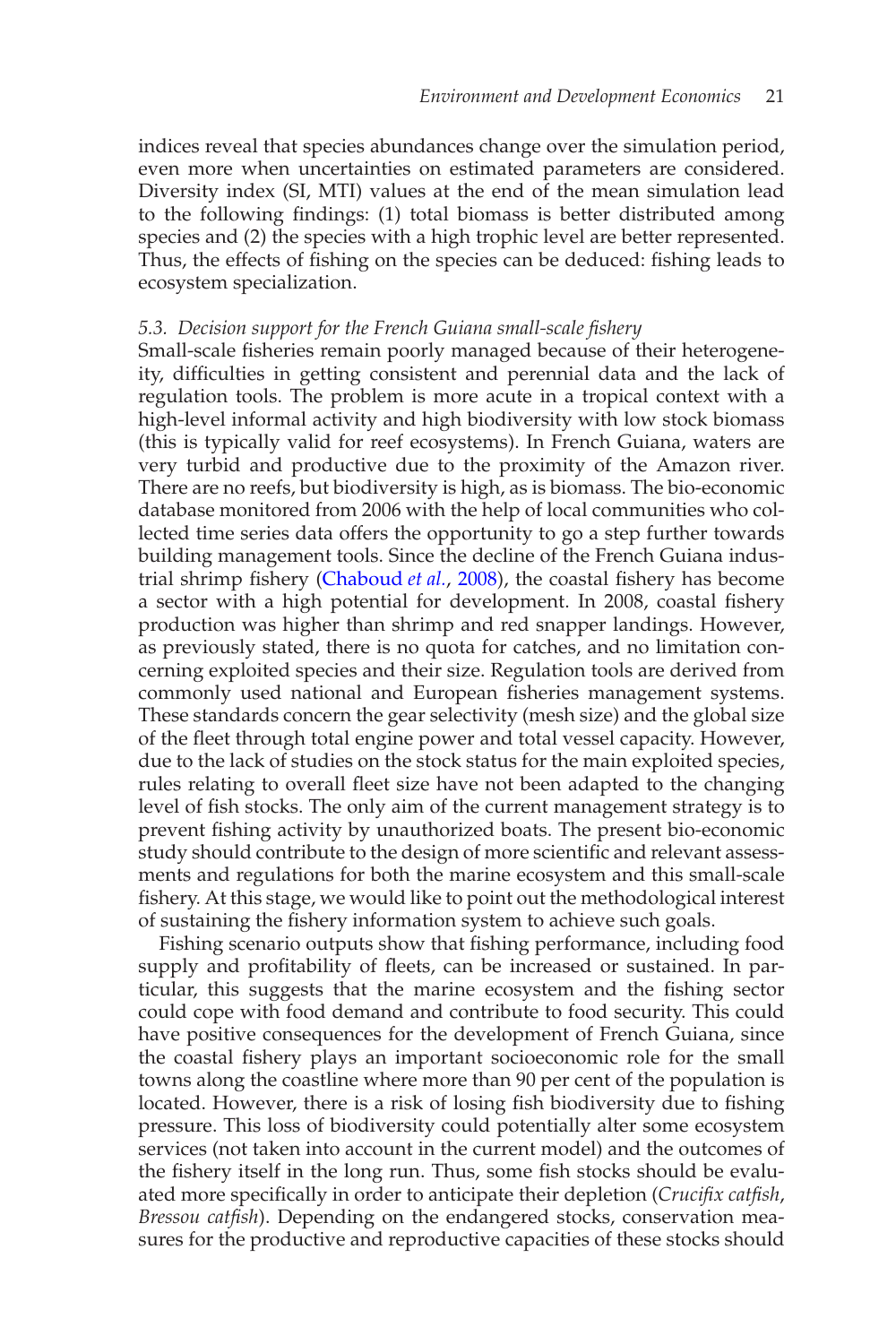# 22 *A.A.* Cissé et al.

be taken. This could be achieved by banning fishing in nursery areas or providing incentives for using more selective fishing techniques. In this way, the co-viability approach could enable long-term management of the French Guiana coastal fishery. The CVA scenario suggests that such a multifunctional sustainability would be maintained with a small increase in the T fleet's effort and a relative reduction for the other fleets (CC, CCA or P). This management strategy entails implementing limitations on fishing effort. Nevertheless, this scenario may remain attractive for the different stakeholders involved since the profitability constraint for each fleet, the species richness constraint and the food security constraint are all satisfied. In this sense, the CVA strategy could be potentially operationalized with the fishermen's cooperation.

## **6. Conclusion**

This work provides a bio-economic model and analysis for the coastal fishery in French Guiana. It relies on a multi-species and multi-fleet model integrating Lotka–Volterra trophic dynamics and profit functions. The dynamic model is calibrated using data from the Ifremer fishery information system. Ecological and economic performance of contrasting fishing scenarios including status quo, total closure, economic and viable strategies are compared. The major contribution of the paper is two-fold. First, it proposes for the first time decision support tools for the management of the small-scale fishery in French Guiana. Small-scale fisheries are poorly managed due to a lack of tools and data, although these fisheries are crucial to sustaining many communities especially in developing or underdeveloped countries (Garcia *et al.*, 2008). The present work emphasizes the interest of bio-economic models which rely on a perennial database in this context of small-scale fisheries. The second contribution of this study is to advocate the use of viability approaches as a relevant modeling framework for EBFM and sustainability issues. Such sustainability is known to be difficult to achieve because economic, social and ecological goals can contradict each other (Pitcher, 2001). The paper points out that, by balancing ecological and economic goals with production and food security objectives over several decades, the viability approach is well suited to address sustainability. By accounting for complex and non-linear dynamics and by addressing biodiversity issues, the paper also shows how viability modeling can be applied to high-dimensional environmental systems. More generally, the present work suggests that adopting the viability method would enable other objectives of the EBFM approach to be taken into account. For instance, fisheries are urged to transform their practices progressively, to favor ecofriendly technologies, to reinforce the quality and reliability of products and services and to create jobs. New management policies integrating all these dimensions in accordance with public goals need to be defined, especially in this kind of small-scale coastal fishery (Blanchard and Maneschy, 2010).

Due to the uncertainties underlying the calibrated parameters, the results of this paper should be interpreted with caution. The reliability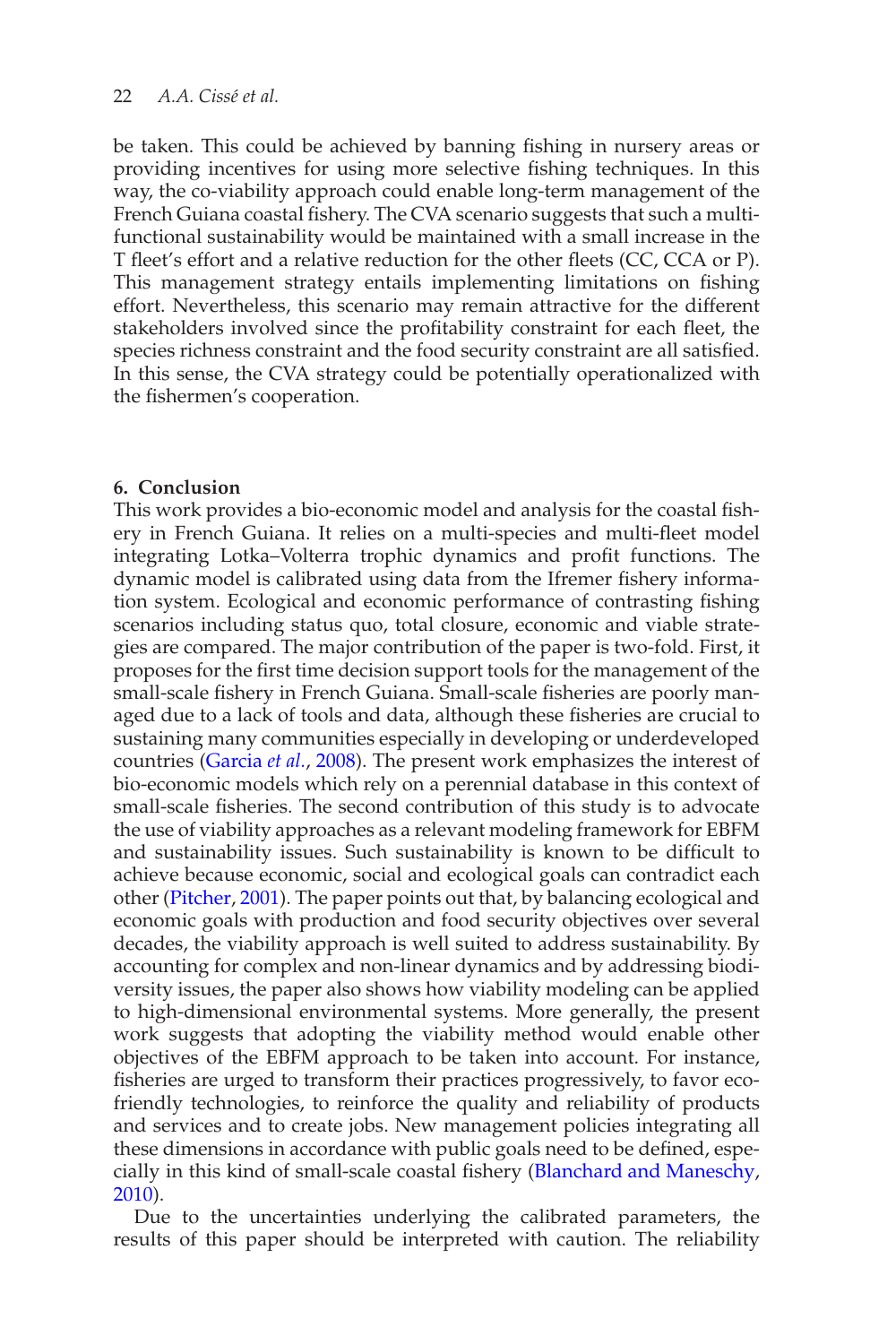of some parameters needs to be reinforced to obtain a more accurate model. Up to now, only shrimp and red snapper fisheries have been widely studied in French Guiana. It turns out that certain parameters are estimated from Fishbase or from the literature. Consequently, it would be fruitful to integrate more values from local field studies dedicated to this ecosystem (for instance, intrinsic growth rates and trophic levels). Stomach content data analysis would also improve trophic interaction evaluations. Similarly, as landings are computed from catchabilities and initial stocks, it would be important to obtain a refined estimation of these parameters. These uncertainties suggest that a more robust approach based on stochastic viability methods should be used (Doyen and De Lara, 2010; Doyen *et al.*, 2012). Doing so would significantly strengthen the robustness of the outcomes and assertions of this dynamic complex model. At this stage, we would like to point out the advantage of sustaining the Fishery Information System with the help of local communities.

Furthermore, the ecosystem-based model is based on simplified dynamics. In fact, species in French Guiana's coastal ecosystem present different trophic levels (from 2.01 to 4.35), leading us to consider predator–prey relationships between the 13 species selected in the model. We used a basic Lotka–Volerra model because of the high number of species considered and the lack of biological data. Indeed, other models such as an individualbased model would have required us to calibrate even more biological parameters. In future work, we plan to refine the Lotka–Volterra model by adding a predator saturation effect, such as the Holling functional response (Holling, 1959), when preys are abundant.

Many other issues could be addressed in future work. From an economic and social viewpoint, taking into account the demand mechanism and endogenous prices is necessary to improve the predictions of the model. A next step would be to integrate social indicators such as employment level and job satisfaction to evaluate the scenarios with regard to social performance (Blanchard and Maneschy, 2010). From an ecological perspective, it would be interesting to extend the number of species in order to include the effects of fishing activities on the dynamics of other species (such as mammals, turtles or birds) and on plankton dynamics. In line with this, comparisons with the Ecopath (EwE) approach could be informative. Another interesting goal would be to include the effects of climatic changes, for instance sea surface temperatures (Thébaud and Blanchard, 2011). Finally, a spatial extension of this model could also be considered to integrate, for instance, the effects of protected areas.

## **References**

- Bene, C. and L. Doyen (2008), 'Contribution values of biodiversity to ecosystem performances: a viability perspective', *Ecological Economics* **68**: 14–23.
- Bene, C., L. Doyen, and D. Gabay (2001), 'A viability analysis for a bio-economic model', *Ecological Economics* **36**: 385–396.
- Blanchard, F. and C. Maneschy (2010), *Amaz'hommes, sciences de l'homme et sciences de la nature en Amazonie*, chapter vers 'un développement durable des pêcheries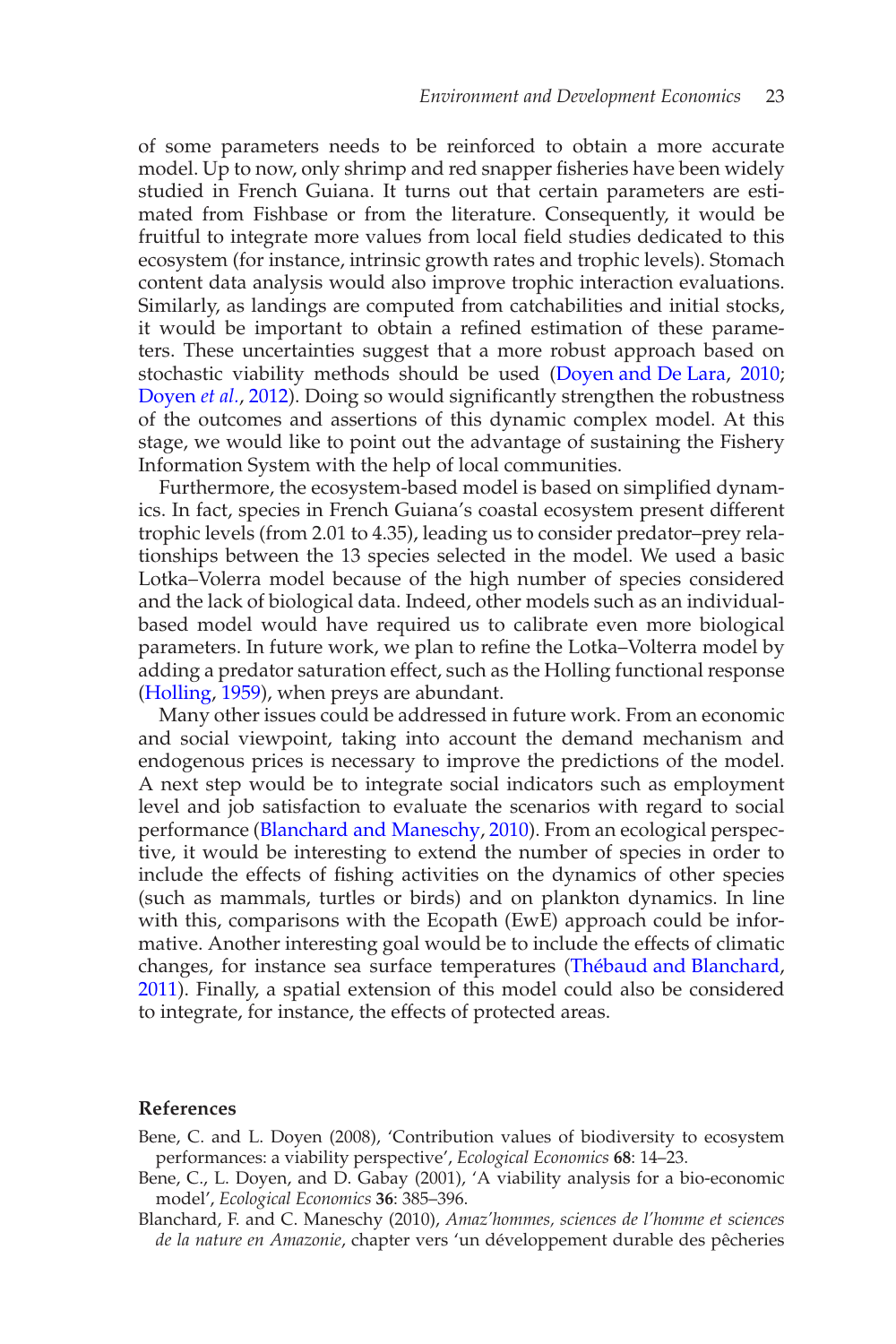traditionnelles côtiéres amazoniennes: intégrer les sciences humaines aux sciences naturelles et économique' Guyane: lbis Rouge Editions, pp. 371-382.

- Chaboud, C., P. Vendeville, F. Blanchard, and A. Viera (2008), 'Bio-economic modelling as an integrative tool assess the dynamics of fisheries facing global economic environmental changes : the example of the French Guyana shrimp fishery', in *Coping with Global Change in Marine Social-ecological Systems: Programme and Abstracts*, Rome: FAO, p. 23.
- Chapel, L., G. Deffuant, S. Martin, and C. Mullon (2008), 'Defining yield policies in a viability approach', *Ecological Modelling* **212**: 10–15.
- Cury, P.A. and V. Christensen (2005), 'Quantitative ecosystem indicators for fisheries management', *ICES Journal of Marine Science* **62**: 307–310.
- Cury, P., C. Mullon, S. Garcia, and L.J. Shannon (2005), 'Viability theory for an ecosystem approach to fisheries', *ICES Journal of Marine Science* **62**: 577–584.
- De Lara, M. and L. Doyen (2008), *Sustainable Management of Natural Resources: Mathematical Models and Methods*, Berlin: Springer Verlag.
- Doyen, L. and M. De Lara (2010), 'Stochastic viability and dynamic programming', *Systems and Control Letters* **59**: 629–634.
- Doyen, L., M. De Lara, J. Ferraris, and D. Pelletier (2007), 'Sustainability of exploited marine ecosystems through protected areas: a viability model and a coral reef case study', *Ecological Modelling* **208**: 353–366.
- Doyen, L., O. Thébaud, C. Béné, et al. (2012), 'A stochastic viability approach to ecosystem-based fisheries management', *Ecological Economics* **75**: 32–42.
- FAO (2003), *Fisheries Management. 2: The Ecosystem Approach to Fisheries*, FAO Technical Guidelines for Responsible Fisheries No. 4 (Suppl 2), Rome: FAO.
- FAO (2010), *The State of World Fisheries and Aquaculture*, Rome: FAO Fisheries and Aquaculture Department.
- Garcia, S. and J.R. Grainger (2005), 'Gloom and doom? The future of marine capture fisheries', *Philosophical Transactions of the Royal Society B – Biological Sciences* **360**: 21–46.
- Garcia, S., E.H. Allison, N. Andrew, *et al*. (2008), *Towards Integrated Assessment and Advice in Small-Scale Fisheries: Principles and Processes*, FAO Fisheries and Aquaculture Technical Paper No. 515, Rome: FAO.
- Grafton, R.Q., T. Kompas, and R.W. Hilborn (2007), 'Economics of overexploitation revisited', *Science* **318**: 1601–1601.
- Hall, S. J. and B. Mainprize (2004), 'Towards ecosystem-based fisheries management', *Fish and Fisheries* **5**: 1–20.
- Hilborn, R. (2007), 'Defining success in fisheries and conflicts in objectives', *Marine Policy* **31**: 153–158.
- Holling, C.S. (1959), 'Some characteristics of simple types of predation and parasitism', *Canadian Entomologist* **91**: 385–398.
- INSEE (2011), 'Projections de population l'horizon 2040, Plus d'un demi-million de Guyanais', Technical report, Cayenne: INSEE.
- Jennings, S. (2005), 'Indicators to support an ecosystem approach to fisheries', *Fish and Fisheries* **6**: 212–232.
- Leopold, M. (2004), *Guide des Poissons de Mer de Guyane*, Plouzane: Ifremer.
- Link, J.S. (2005), 'Translating ecosystem indicators into decision criteria', *ICES Journal of Marine Science* **62**: 569–576.
- Magurran, A.E. (2007), 'Species abundance distributions over time', *Ecology Letters* **10**: 347–354.
- Marasco, R.J., D. Goodman, C.B. Grimes, P.W. Lawson, A.E. Punt, and T.J. Quinn (2007), 'Ecosystem-based fisheries management: some practical suggestions', *Canadian Journal of Fisheries and Aquatic Sciences* **64**: 928–939.